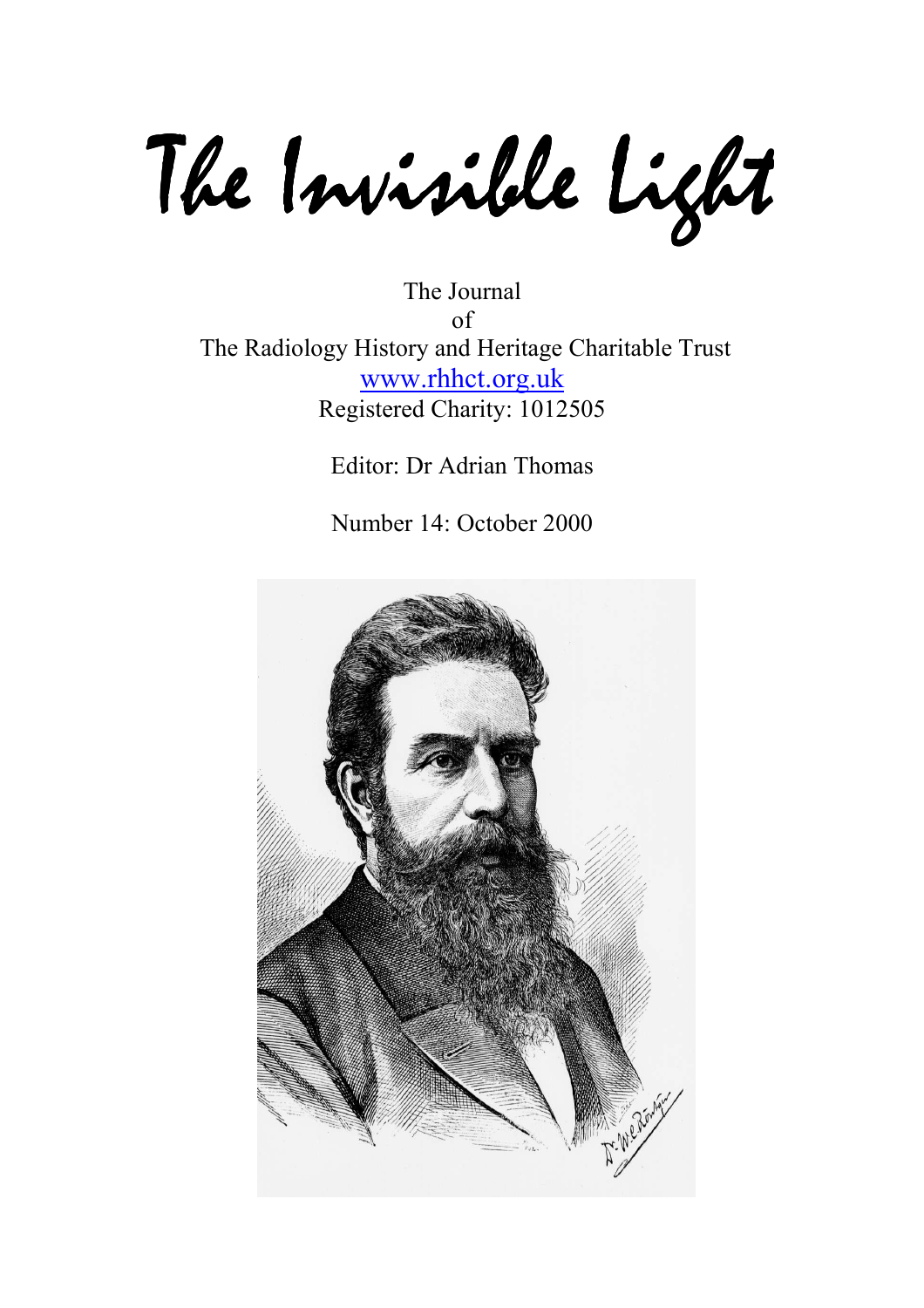## **Contents**

|                                             | Page           |
|---------------------------------------------|----------------|
| Contents                                    |                |
| Officers and Committee Members of the RHHCT |                |
| The RHHCT Web Site                          | $\mathfrak{D}$ |
| <b>Editorial Notes</b>                      | 3              |
| Chairman's Report                           | $\overline{4}$ |
| Honorary Secretary's Report                 |                |
|                                             |                |

# Officers of the RHHCT

| Chairman                  | Professor Ian Isherwood                                       |
|---------------------------|---------------------------------------------------------------|
| <b>Honorary Secretary</b> | Dr Adrian MK Thomas                                           |
| <b>Honorary Treasurer</b> | Mr Grahame Mountford                                          |
| <b>Trustees</b>           | Dr T Desmond Hawkins, Sir Christopher Paine, Mr Geoffrey      |
|                           | Shindler                                                      |
| <b>Committee Members</b>  | Dr Arpan Banerjee, Mr Neil Brown, Mrs Jean Barrett, Miss      |
|                           | Marion Frank, Dr Jean Guy, Dr Keith Halnan, Dr Alan Jennings, |
|                           | Professor Angela Newing, Miss Julia Sheppard, Dr Nigel Trott. |

# The RHHCT Web Site

The RHHCT web site is to be found at:

## www.rhhct.org.uk

I am always interested in material for the web site, particularly related to radiotherapy and physics. There is also a hero's section. If you have a radiological hero then consider writing a short piece for inclusion with a photograph.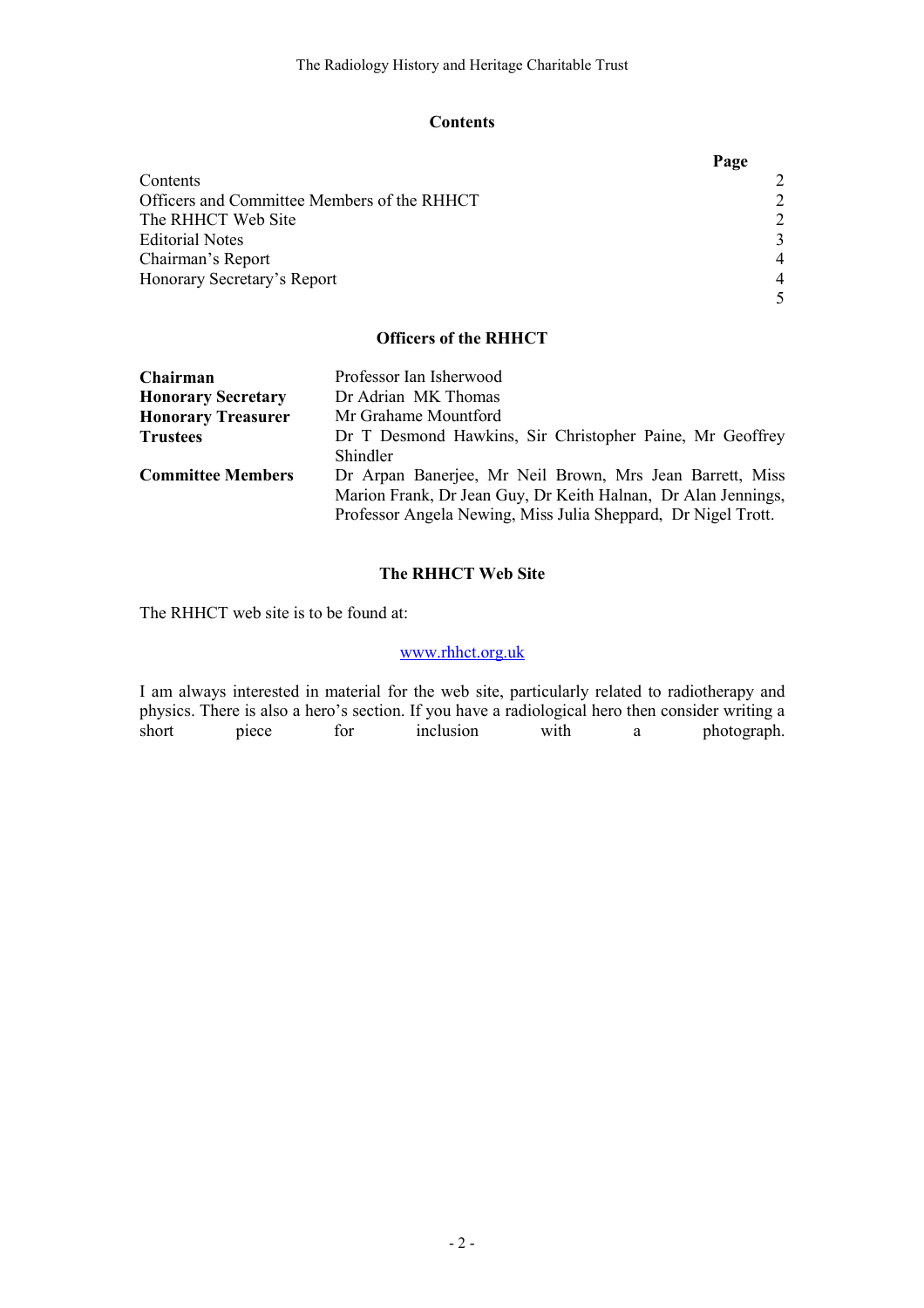## Editorial notes

I have never been to a real auction before and found it hard to resist an auction at to include the piece by Arpan Banerjee that first appeared in that excellent publication.

Adrian Thomas

Dr Adrian Thomas BSc FRCP FRCR Department of Clinical Radiology Bromley Hospital 17 Cromwell Avenue, Bromley, Kent BR2 9AJ UK

Tel: +44 (0)20 8289 7070 Fax: +44 (0)20 8289 7003 E-mail:adrian.thomas@btinternet.com

## Chairman's Report

AJP Taylor once said "History is about what comes next", emphasising the all vibrant (in the British Journal is

Professor Ian Isherwood CBE Chairman RHHCT

## Honorary Secretary's Report

I have taken over as Honorary Secretary of the RHHCT and my first duty is to thank Angela Newing for all of her hard work as the outgoing Honorary Secretary. Her work was invaluable and she will be difficult to follow.

The RHHCT remains active and involved in promoting the history of medial radiology in all of its aspects. A current concern is the recording of obituaries. Neither If you are interested in the history of radiology and want to get involved with the RHHCT then please do not hesitate to contact me.

Adrian Thomas Honorary Secretary

#### Book Reviews

#### A History of Radiotherapy at the Royal London Hospital 1896-1996

Dr H F Hope-Stone (Copies are available for £12.00 from the Royal London Hospital Archives and Museum, Newark Street, London E1 2AA. Cheques should be made payable to The Royal London Special Trustees, including £1.55 p&p)

# Chernobyl Record The Definitive History of the Chernobyl Catastrophe

By R F Mould, Institute of Physics Publishing 2000, ISBN 0-7503-0670-X

Richard Mould's latest book, Chernobyl Record is a detailed account of the events leading up to and following the Chernobyl catastrophe, which occurred on  $26<sup>th</sup>$  April 1986. The author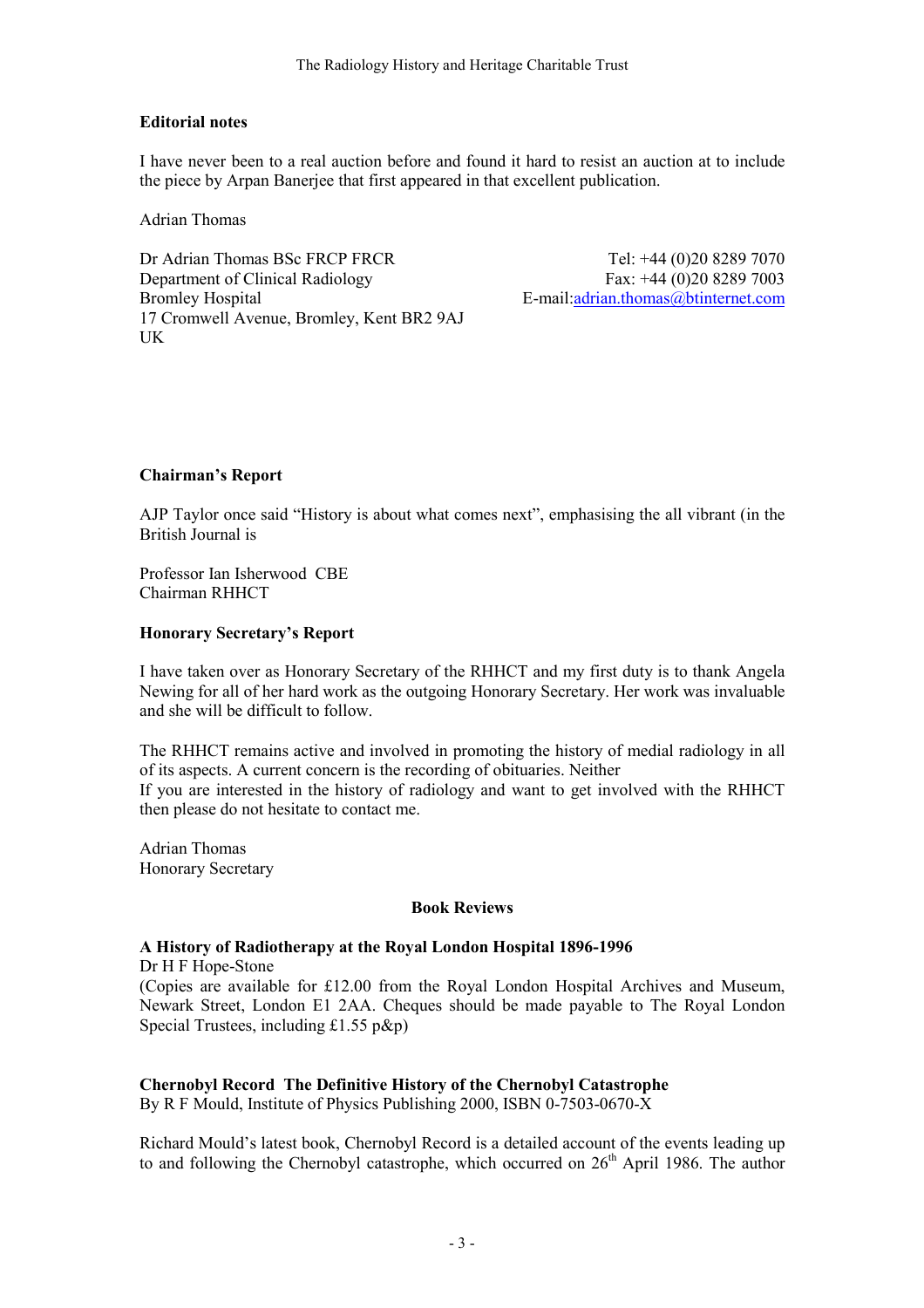has been involved with Chernobyl since the first International Atomic Energy Agency (IAEA) post-accident meeting in 1986.

The book covers all aspects of the catastrophe from the events leading up to the accident, the explosion, radionuclide releases, and the immediate and subsequent human and environmental impacts up to the present day. The author uses comparisons with Hiroshima and Nagasaki, atmospheric weapons testing, Three Mile Island and the recent Tokaimura incident in Japan amongst others, where appropriate which is useful in putting the scale of this tragedy in perspective.

The Chernobyl nuclear power plant is located on the Ukraine/Belarus border and is 15 km from the town of Chernobyl, the nearest town being Pripyat, 3 km away where 45,000 power plant workers and their families lived. The power plant contained 4 reactors numbered 1-4, number 4 was completed in 1983 and it was this reactor which exploded.

The accident was a result of an experiment being carried out to test whether in the event of a power failure the turbine generator could continue to power some of the cooling pumps while free-wheeling to a standstill after its steam supply had been cut off. The programme for the experiment which was already of poor quality, was further compromised by the staff deviating from the plan as they were under pressure and behind schedule and various safety systems had been disabled or degraded in order to complete the experiment. Preparation for the experiment began on  $25<sup>th</sup>$  April and continued into the  $26<sup>th</sup>$  and this resulted in the reactor becoming unstable and difficult to control. Despite this, the experiment began at 01.23:04 am on the  $26<sup>th</sup>$  April, 36 seconds later after a steep power rise the shift foreman ordered a full emergency shutdown. This requires the automatically operated reactor control rods to fully insert into the reactor, which can take up to 20 seconds. However it was too late and 8 seconds later the reactor exploded.

The explosion destroyed the reactor core and demolished the surrounding walls and ceilings. The upper part of the biological shield, weighing 2000 tonnes was blown upwards and came to rest in a near vertical position. Fires were started in more than 30 locations due to fragments of the core, which were at a high temperature falling onto the roofs of the adjacent buildings.

Extinguishing the fires was the top priority, this involved both firemen, who worked mainly on the roof of the turbine hall and later helicopter pilots who were involved in dumping materials such as boron compounds, clay and sand into the reactor hall. Initially six firemen on duty at the plant arrived immediately after the accident and began fighting the fires on the roof. Of these, all six died. The book quotes from an interview with Sergeant Ivan Shavrei who was on backup duty and interviewed for a special issue of Izvestia.

"Alexsandr Petrovskii and I went up onto the roof of the machine room; on the way we met the kids from the Specialized Military Fire Brigade No. 6; they were in a bad way. We helped them to the fire ladder, then made our way towards the centre of the fire where we were to the end, until we had extinguished the fire on the roof. After finishing the job we went back down, where the ambulance picked us up. We too, were in a bad way."

Subsequent interviews with other firemen indicate that they received no proper advice on radiation protection procedures and did not have adequate protective clothing, resulting in radioactive particles coming into contact with the skin.

Of the 444 workers at the plant, 300 were admitted to hospitals and 134 patients were diagnosed with acute radiation syndrome with radiation doses between 1 and 16 Gray (Gy). Of these 29 died, 6 of these being firemen, and the remainder included power plant operators, engineers, technicians and other power plant workers.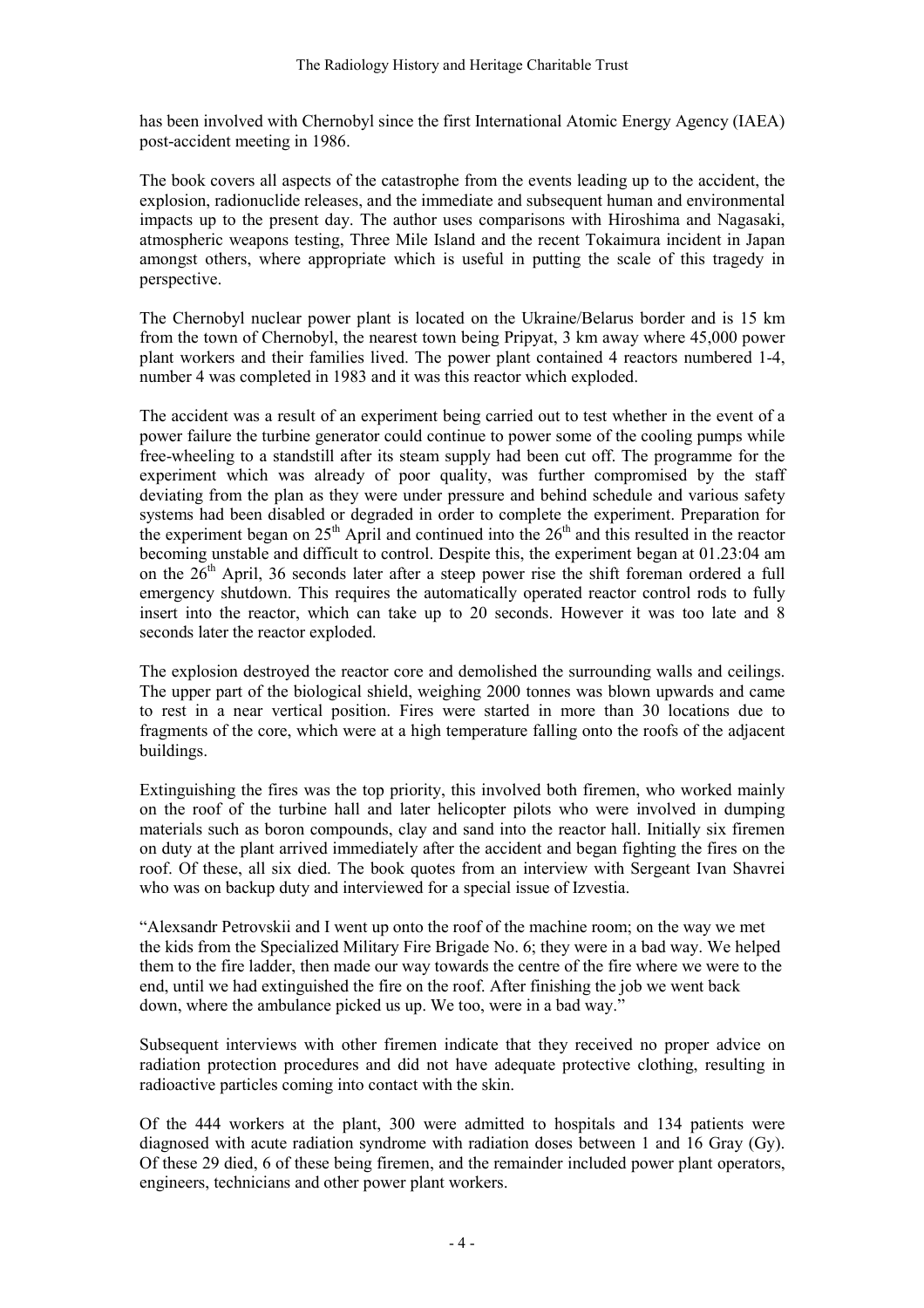Following the explosion and subsequent fire, radionuclides were released from the reactor over a ten day period, about a quarter of which was released on the first day. These releases consisted of two components, those released as dust and those forming aerosols or gases. In total it is estimated that 8 EBq (exabequerel,  $= 8x10^{18}$  Bq) of the 30 Ebq core inventory was released. Releases included  $131$ Iodine,  $137$ Caesium and various isotopes of plutonium. The radioactive plume spread across Europe and was first detected outside the Soviet Union at Forsmark nuclear power station in Sweden on 28<sup>th</sup> April. The plume reached Great Britain on  $2<sup>nd</sup>$  May and by  $6<sup>th</sup>$  May it was detected in Canada and the USA.

Following the accident the Soviet Authorities set up exclusion zones around the plant and ordered the evacuation of all people within 30 km of the plant. In total 116,00 people were evacuated, including the whole population of Pripyat, numbering almost 50,000. The evacuation was mostly completed by the end of May. The exclusion zone was based on levels of contamination, levels exceeding 1480 Bq/m2 were considered unfit for human habitation. In these areas there were hotspots of activity of up to  $370,000 \text{ kBq/m}^2$  (10,000 Ci/km<sup>2</sup>) for <sup>137</sup>Cs and 185,000 kBq/m<sup>2</sup> for <sup>90</sup>Sr.

The book examines in detail the subsequent impact on both the populations at risk from psychological illnesses, non malignant diseases and conditions, and cancer and the environmental impact of the disaster and the follow up to the present day. After the accident there was a large increase in the number of thyroid cancers in children. Between 1974 and 1985 only 8 cases were reported in Belarus, compared to 574 between 1986 and 1997. The predicted number of excess solid cancers in the population of the contaminated territories is 4600. However this would be difficult to detect when the background number of cancers is 800,000.

Richard Mould's book is both a detailed reference book and moving account of the events surrounding this tragedy, especially with the inclusion of many of the interviews and stories of those involved. An enormous amount of research must have gone into writing this book. The book not only includes details of the accident and its immediate aftermath, but also the subsequent and ongoing assessments of the effects of the accident on the environment and human populations, up to the present day. Overall an excellent book, highly recommended.

Philip Hollaway

#### **Book Notes**

#### Defining Features – Scientific and Medical Portraits 1660-2000.

Ludmilla Jordanova. Reaktion Books (2000) ISBN 1-86189-059-1 £14.95

This book accompanied the exhibition of the same name held in the Studio Gallery at the National Portrait Gallery in London (www.npg.org.uk). Ludmilla Jordanova is Professor of Visual Arts at the University of East Anglia, Norwich. She looks at the relationships Visual Arts at the University of East Anglia, Norwich. between art, science, medicine and technology by looking at portraits of scientists and doctors. There are many reproductions. I enjoyed the book and it made me think about how I look at portraits. There is reproduced in the book a stunning drawing that I had not seen before of Marie Curie by Paul Renouard from 1911 (the year she received her second Nobel Prize). The book is recommended.

#### The Woman Who Knew Too Much. Alice Stewart and the secrets of radiation.

Gayle Greene. The University of Michigan Press (1999) ISBN 0-472-11107-8 (£19.95) This book tells the story of the remarkable woman Alice Stewart. Her initial work was working out the link between prenatal radiography and childhood leukaemia. She showed that fetal exposure to X-rays doubled the risk of cancer. In later years she has been involved with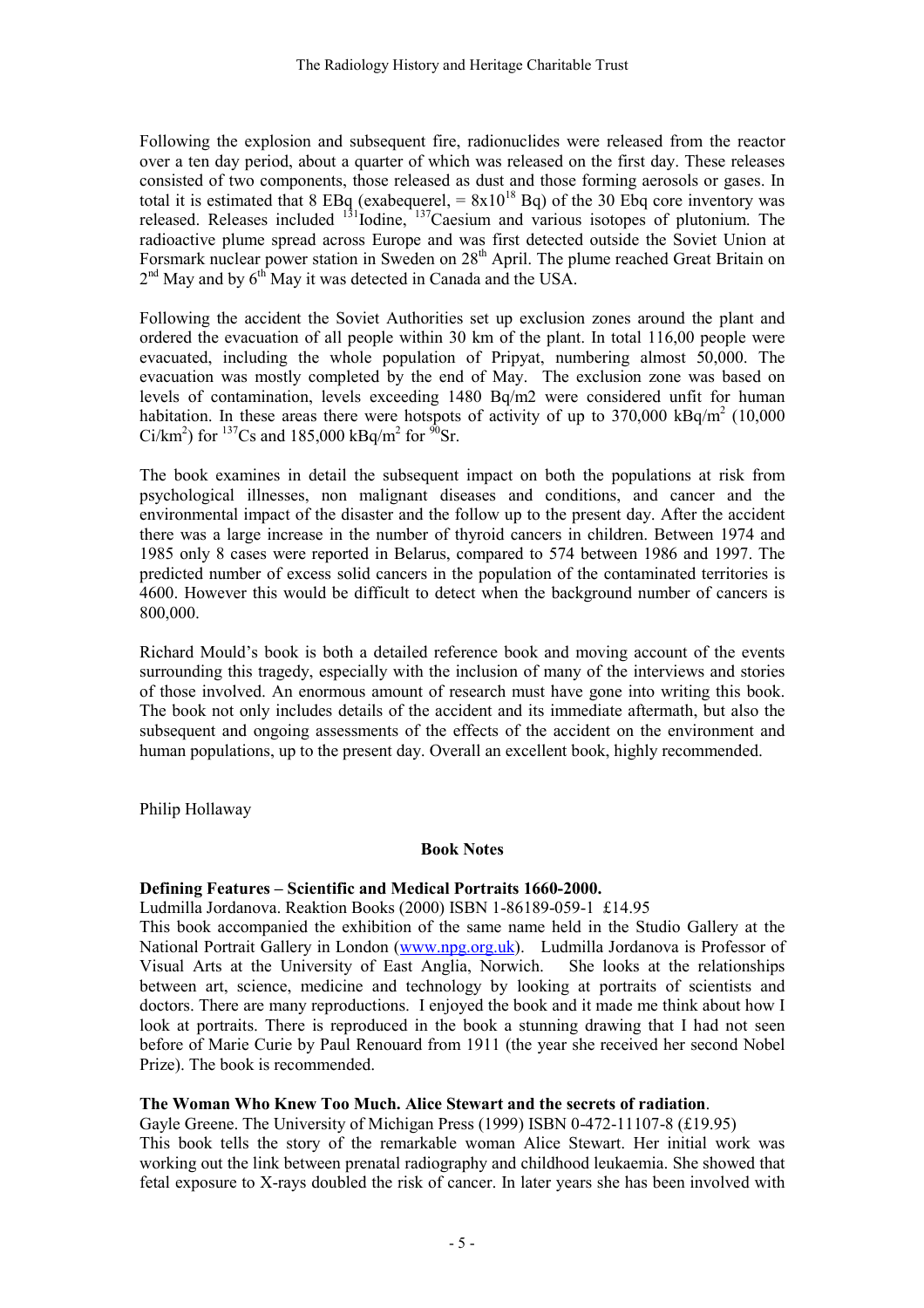showing the dangers of the U.S. nuclear weapons industry and has supported the anti-nuclear movement. I had my copy from the Amazon web site (www.amazon.co.uk) and my copy arrived in a couple of days.

#### The matter of Motion and Galvani's Frogs.

B. Innes Williams.

This book will be of interest to any involved in the history of medical electricity. It is devoted to the work of Luigi Galvani of Bologna and the twitching of the legs of dissected frogs. The background, contemporary and subsequent explanations are described. The book is available at £25 from Mrs Tracy Tillotson, The Wellcome trust, 183 Euston Road, London NW1 2BE

#### Recent Historical Articles

Reflections: This is a most interesting series in Radiology. The article can be found on-line on the Radiology site, which is a link from the RSNA site (www.rsna.org).

#### Genitourinary Imaging: The Past 40 Years.

Stanford M. Goldman & Carl M. Sandler. Radiology 2000; 215:313-324

This is a paper on the more recent history of genito-urinary imaging from the 1960s onwards and has many nice images including retroperitoneal pneumograms and pelvic pneumograms (gynaecography).

Obstetric US Imaging: The Past 40 Years.

Barry B Goldberg. Radiology 2000; 215:622-629

A very good paper on the story of ultrasound in obstetrics. Many good illustrations.

Gastrointestinal Radiology in the United States: An Overview of the Past 50 Years.

Henry I Goldberg and Alexander R Margulis. Radiology 2000; 216:1-7 A helpful review of recent developments.

#### Commentary: The Spanish-American War and Military Radiology.

Vincent J. Cirillo. AJR 2000; 1233-1239

A most interesting article on military radiology and the Spanish-American War of 1898 with much background detail. Many photographs are reproduced. Well worth reading. It can be found on www.ajronline.org.

#### Radiology History Exhibit: Musculoskeletal Eponyms: Who Are those Guys?

Tim B Hunter, Leonard F Peltier & Pamela J Lund

Radiographics 2000; 20:819-836

An overview of orthopaedic eponyms. Each fracture is described with a short biographical sketch appended. Worth reading and can again be found at the RSNA web site.

#### My Hero: Marie Curie

Carenza Lewis BBC History Vol. 1, No 3 (July 2000) p 98

This is a brief article in a popular history magazine. There are several articles of a medical interest in this issue with Roy Porter on Quacks and Trevor Fishlock on the bonesetters of Anglesey. At only £2.95 each month the magazine is an interesting read.

## The Four Radiographic Elements: electricity, vacuum, glass, silver.

Dr Jean Guy. Historical Medical Equipment Society. Bulletin No 8 (July 2000)

This is an interesting paper given by Jean Guy to the Historical Medical Equipment Society on the materials used in early radiology. An interesting account. If you want a photocopy please let me know and I will send you one. Consider joining the HMEC. Their secretary is Dr Marios Kyriasis, 14 The Avenue, Cliftonville, Northampton NN1 5BT

#### Antoine Béclère (1856-1939) À la mémoire d'Antoinette Béclère, gardienne admirable de l'œuvre de son père.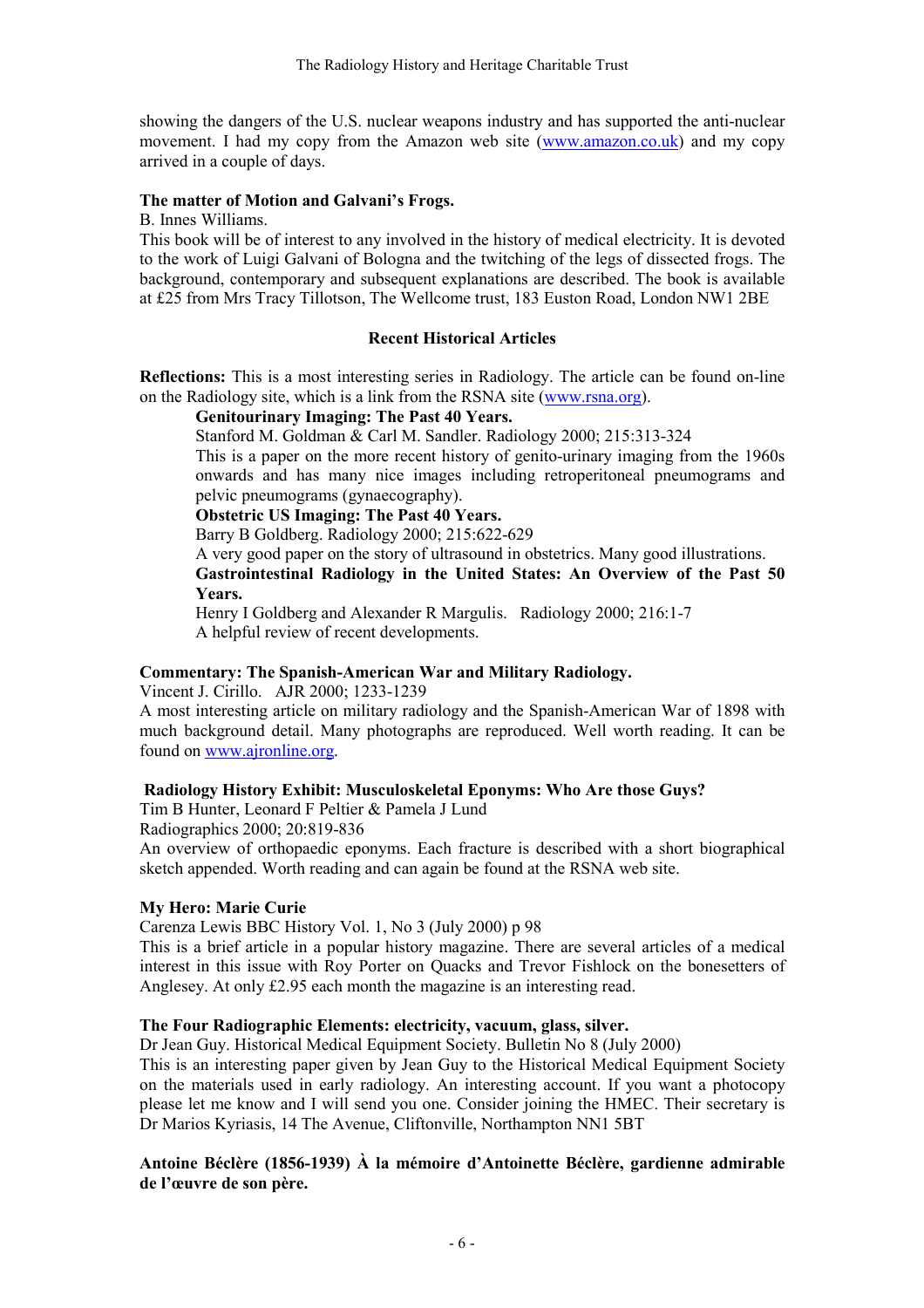G Pallardy and JP Mabille J Radiol 1999;80:600-606 A good article (in French) about the great French pioneer in Radiology.

#### History of the RSNA.

RSNA News June 2000. Starting in the June 2000 number of the RSNA News there appears the first of a 5 part series on 'The History of the Radiological Society of North America'.

# Imaging in medicine through the  $20<sup>th</sup>$  century.

G du Boulay. J R Coll Physicians Lond 2000;34:357-62

A strong bias towards neuro-radiology as one might expect from the author who is an emeritus professor of Radiology at the Institute of Neurology, London. It is fascinating to learn that his first consultant chief was the x-ray pioneer Dr Russell Reynolds who worked with X-rays as a schoolboy in 1897.

# RADIOGRAPHERS AND REPORTING - THE EARLY YEARS.

Richard Price FCR, MSc Head of Department of Radiography University of Hertfordshire College Lane Hatfield **Herts**. AL10 9AB

Tel: 01707 284962 Fax: 01707284977 Email R.C.Price@herts.ac.uk

# Introduction

The early history of reporting is the story of conflict surrounding the development of radiology and radiography. The boundary dispute between radiographers and radiologists in the formative years of the two professions split the Society of Radiographers and ended with radiographers foregoing their right to issue reports, albeit reluctantly. This paper will review those early developments.

# The Beginning

Following the discovery of X-rays by Röntgen in 1895, innovation and diffusion of the new technology advanced rapidly. Mr. A.A.C. Swinton, an electrical engineer, based in London produced a radiograph of his hand in January 1896 using an exposure time of 20 minutes and in the space of one week the exposure time had been reduced to 4 minutes [1]. In March 1896, Swinton reported the opening of his x-ray laboratory which was to be made available to medical men who wanted the x-ray process applied to their patients [2].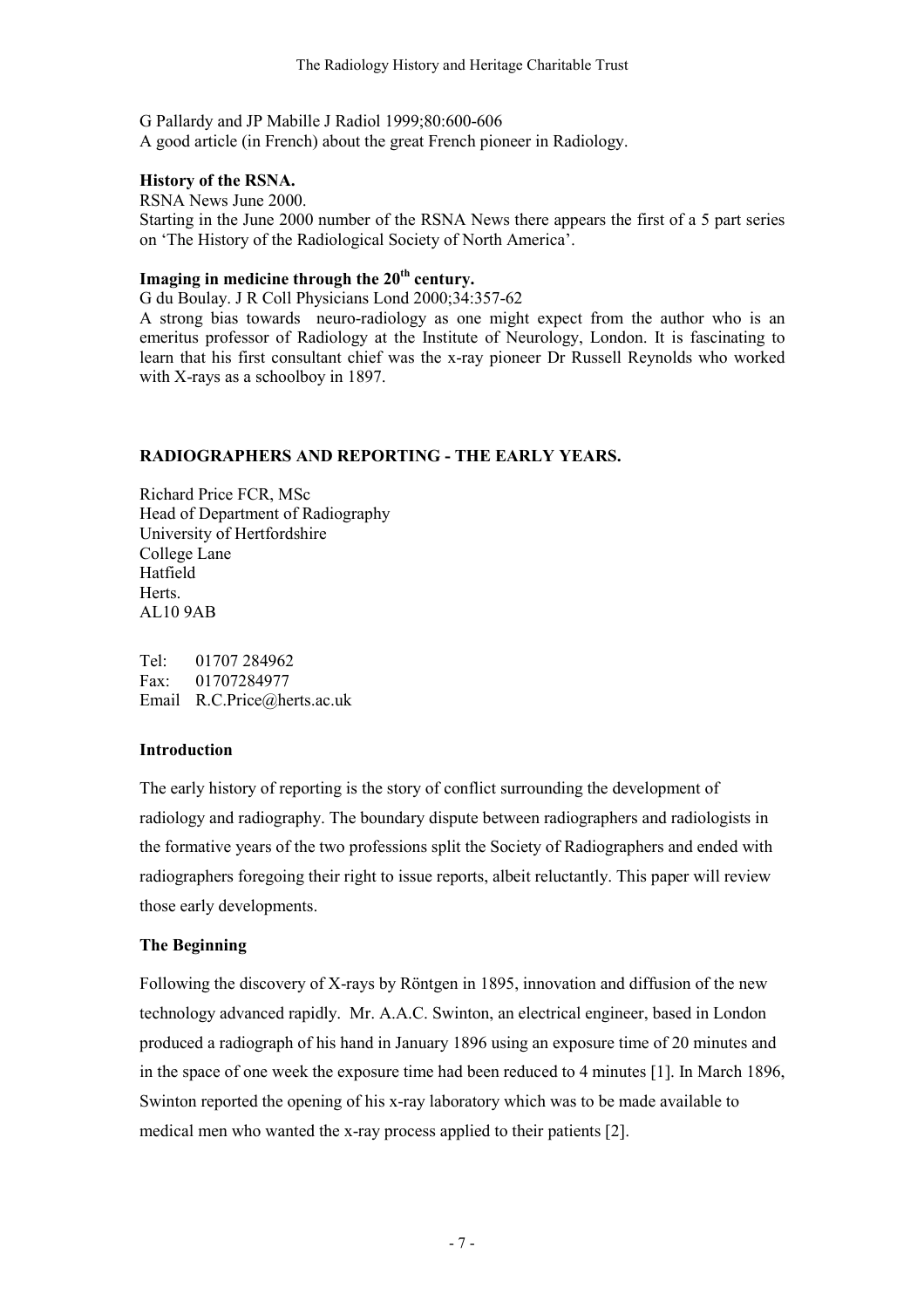Among those to develop an interest in x-ray work were medical practitioners who were known as medical radiographers before the title radiologist was adopted. The lay or non medical radiographers included individuals from many diverse occupational groups. Notable among these were electrical engineers but photographers, pharmacists and hospital porters were among those known to have been active in radiography [1]. Henry Coombs [3] recounting the early days in a BBC television programme 'X Rays: The Early Years' part of the Yesterday's Witness series, recalled radiography being undertaken by a hospital carpenter and gardener.

There was no distinct boundary that divided the work of medical and non-medical radiographers and in the first part of the twentieth century hospital authorities employed 'lay' radiographers to take and comment on x-ray plates. Indeed the terms 'radiographer' and 'radiologist' were often used interchangeably as late as 1930 [4]. To avoid confusion, the terms radiologist and radiographer will be used in their modern context except where a direct quotation is used.

#### Ownership of X-ray work

The radiologists were keen to establish consultant posts in their new discipline and it was the drive to establish radiology as a medical speciality which was to shape the relationship between radiologists and radiographers. The first signs of conflict appeared in the early 1900s and by 1903 the British Medical Journal (BMJ) was stating claims for the medical proprietorship of X-rays [5].

"There is no reason for professional prejudices against the practice of radiology by lay-men, so long as they confine themselves to the mere mechanical act of producing a picture and abstain from assuming scientific knowledge of their bearing of their radiographs on diagnosis or prognosis."

#### Anon. BMJ 1903:831.

In France, the medical fraternity was staking similar claims. The Académie de Medécine established a special commission to consider whether or not to invite the public authorities to take action against individuals for illegal practice of medicine if X Rays were used for diagnostic or therapeutic purposes by individuals not qualified in medicine. The BMJ reported these events in its 'Special Correspondence' section in 1905 [6].

"...The Roentgen rays have given undeniable therapeutic results but they may provoke various accidents, especially grave dermatitis, eschars, and, in the female, sterility. This last action might constitute a real social danger."

Anon. BMJ 1905:1296.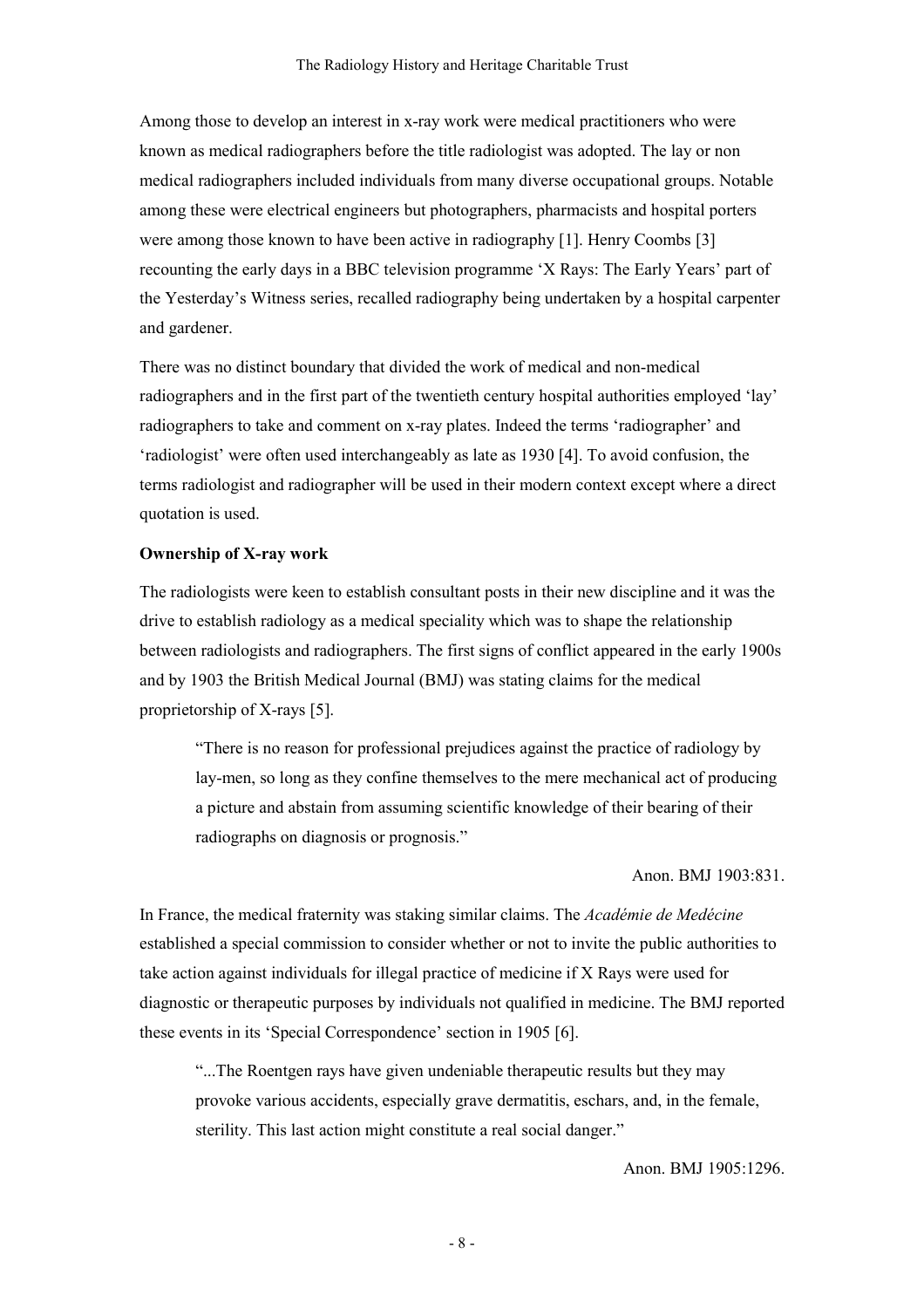In Great Britain, radiologists were becoming increasingly vocal about their lack of recognition. Writing in the BMJ, a correspondent using the nom de plume 'Radiologist' [7] was unhappy that his reports and diagnoses were resented by some physicians and surgeons who looked upon the radiologist as some sort of superior bottle washer and someone to supply a skiagram from which they would draw their own conclusions. 'Radiologist' considered that his expert knowledge in the interpretation of a skiagram was probably greater than that required to interpret the appearances seen by "opthalmoscopic examination of the fundus oculi." Despite the disappointment of 'Radiologist" there were some who saw the situation in much the same way as the French radiologists as was evident from in the preface of the book " A Manual of Practical X-ray Work," by Drs Arthur and Muir [8] who were to testify.

"Three things are necessary to give radiology that position of reliability in professional work which it is surely, ........namely,

good apparatus,

intelligent and skilled use of such apparatus,

and

sound general medical training and experience to interpret and control the results so obtained.

The two former conditions are possible enough to operators outside the medical profession; the third is of its nature impossible to such persons, and the three cannot be efficiently separated.

For a non-professional operator to offer a medical opinion on a radiogram is sheer impertinence"

Arthur and Muir (1909) v-vi.

The BMJ [9] expressed strong support for Arthur and Muir and claimed that there would be strong sympathy for their view that "only men of sound medical experience should be allowed to control the tube and interpret its results."

A correspondent to the BMJ using the nom de plume 'X rays' was calling for a united front be to shown by all medical practitioners. He was troubled by the situation where medical practitioners sent their patients to large chemists or instrument makers to have their "x-ray photographs made" rather than sending them to medical men engaged by hospitals [10]. The correspondent conceded that the lay x-ray workers were usually expert photographers and their prints were triumphs of photographic art but in the form of prints were valueless except in the case of gross fractures. He claimed that the art of the photograph was more important to the photographer than the information it contained. He had seen prints that had been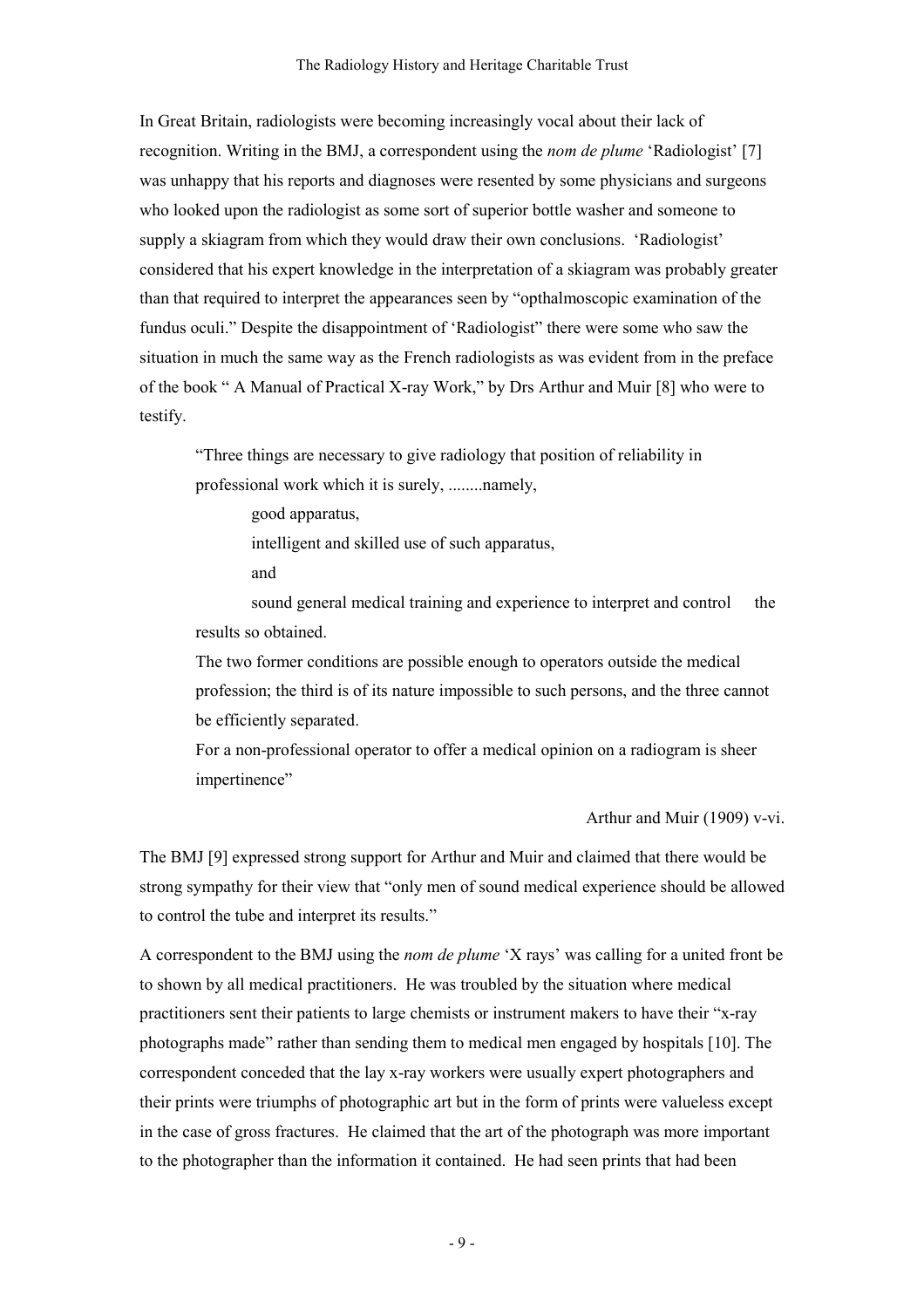touched up and on one occasion the roughened edges of an arthritic hip joint had been removed giving the appearance of a normal joint.

Despite the unrest of radiologists, x-ray work continued to be undertaken by both medical and non-medical personnel alike but the attitude of some radiologists was hardening. Kempster [11] was unhappy that a general hospital in London had appointed a layman to the position of radiographer (radiologist) and that he had been doing the work for the past three years. Kempster's view was that the use of X rays be entrusted to none but specially trained registered medical practitioners.

Resistance to radiographers undertaking x-ray examinations was to lessen following the First World War. This was probably due to the fact that there were many people trained in x-ray techniques who would seek to use their newly acquired skills in civilian life. Rather than trying to prevent this, the British Medical Association [12] attempted to control the situation and made its position clear.

"While there is a mechanical side to radiography in which the lay assistant can be extremely useful to the medical radiographers it is highly undesirable that lay persons, however, skilled in this in technique, should be encouraged to set up by themselves and pose as experts in the interpretation of skiagrams. .........

At the present time the army employs a very large number of x-ray assistants; and many .... have attained much skill in the taking and development of radiograms. A good many of them have acquired more self confidence in diagnosis than is good for them or for the general public. .......

The Committee recommended that the practice of medical radiography by lay persons, except under the direct instruction of medical practitioners, ought not to be encouraged" Supplement to The BMJ 1917:707

There were some who objected vehemently to this new position. Among these was 'J.H.E.' [13] who remained in tune with the French position of 1905:

"I would go much further and would suggest that the practice of radiography by laymen be made a penal offence, and that laws be passed which will render it impossible for the practice of radiography to be carried out by other than skilled and trained medical experts."

#### J.H.E, BMJ 1917:706

Despite the extreme view of J.H.E. the arguments for the complete exclusion of the layradiographer declined and as Larkin [14] commented, the radiologist could no longer base his expertise on the actual physical craft of x-ray production. However, there remained two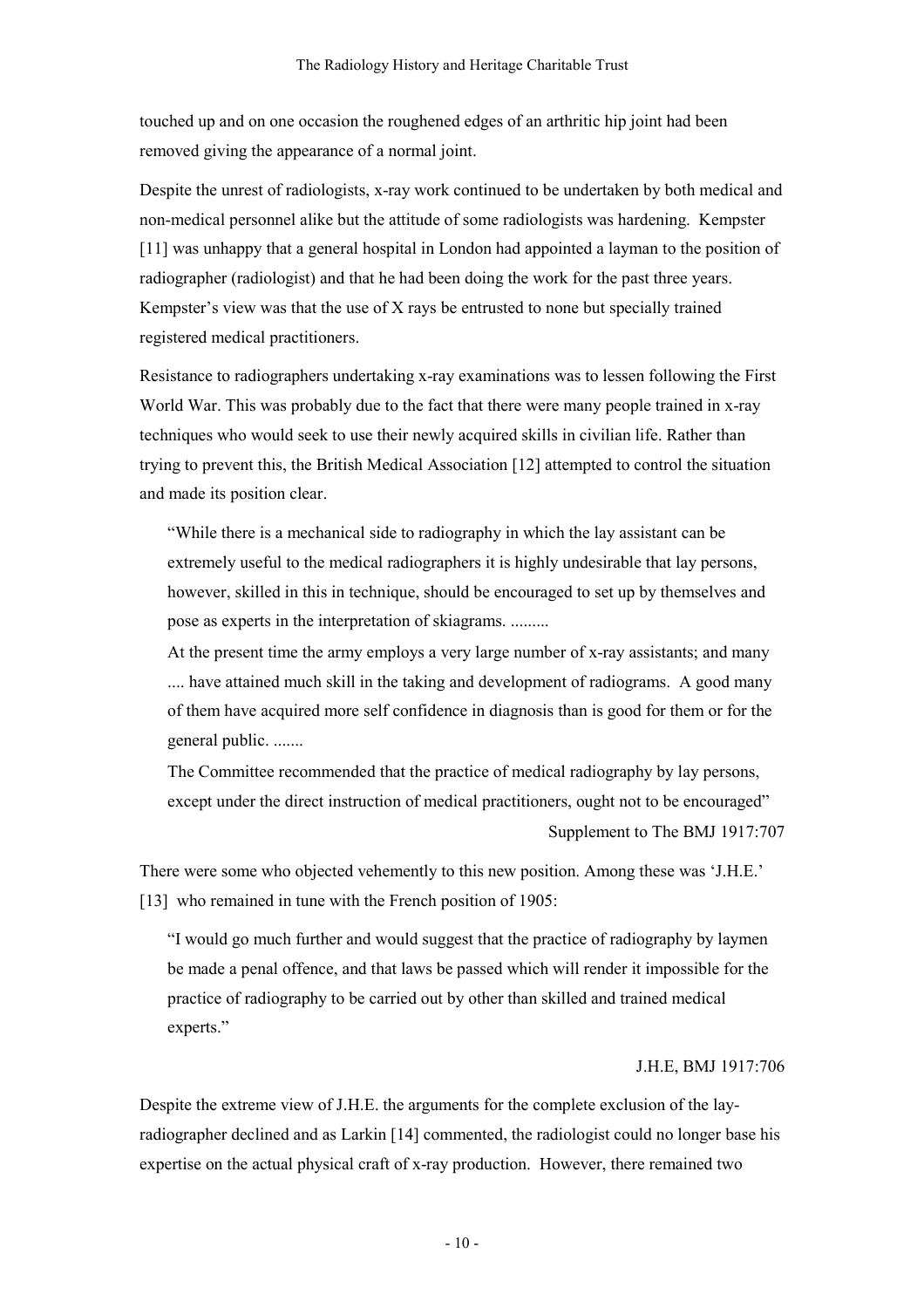outstanding matters to be resolved from the radiologists point of view: 1. to prevent radiographers reporting and 2. to gain universal recognition of radiology as a discipline in its own right. As far as the latter was concerned, even towards the end of war, radiology, had not secured the position it sought for itself. Thurstan Holland [15], a leading radiologist was complaining of the absence of radiology from the undergraduate medical curriculum in an address at Liverpool University:

"The time is rapidly approaching when this subject [the teaching of radiology] will have to be added to the curriculum, when the unfortunate student, already said to be overburdened with lectures, classes, and subjects , will have perforce to imbibe a certain amount of knowledge of x-ray diagnosis and treatment before he goes up for his final examination"

He was also keen to dispel the view that some people held about radiology.

"There is a prevalent idea abroad that a radiologist is a mere photographer, and that any medical man can interpret radiographs. Never was there a greater mistake. The techniques of plate taking can be easily acquired by anyone; the more experienced one has become in the interpretation of radiographic findings the more conservative one becomes, and the more guarded in expressing dogmatic opinions."

C. Thurstan Holland British Medical Journal (BMJ) 1917: 288

#### The Society of Radiographers - the end in sight!

Despite the difficulties experienced by radiologists they were beginning to organise and consolidate their position. Hernaman-Johnson [16], a leading radiologist and someone who was active in setting out the differences between radiologists and radiographers was most concerned about the latter setting themselves up as independent practitioners. His solution was threefold:

"To organise and educate the various classes of lay helpers.

To see that their status, remuneration and prospects are such as to make them contented.

To educate the public as to why such people are at one and the same invaluable as helpers, and extraordinary dangerous when they seek to practise independently."

Hernaman-Johnson, Archives of Radiology and Electrotherapy 1919:186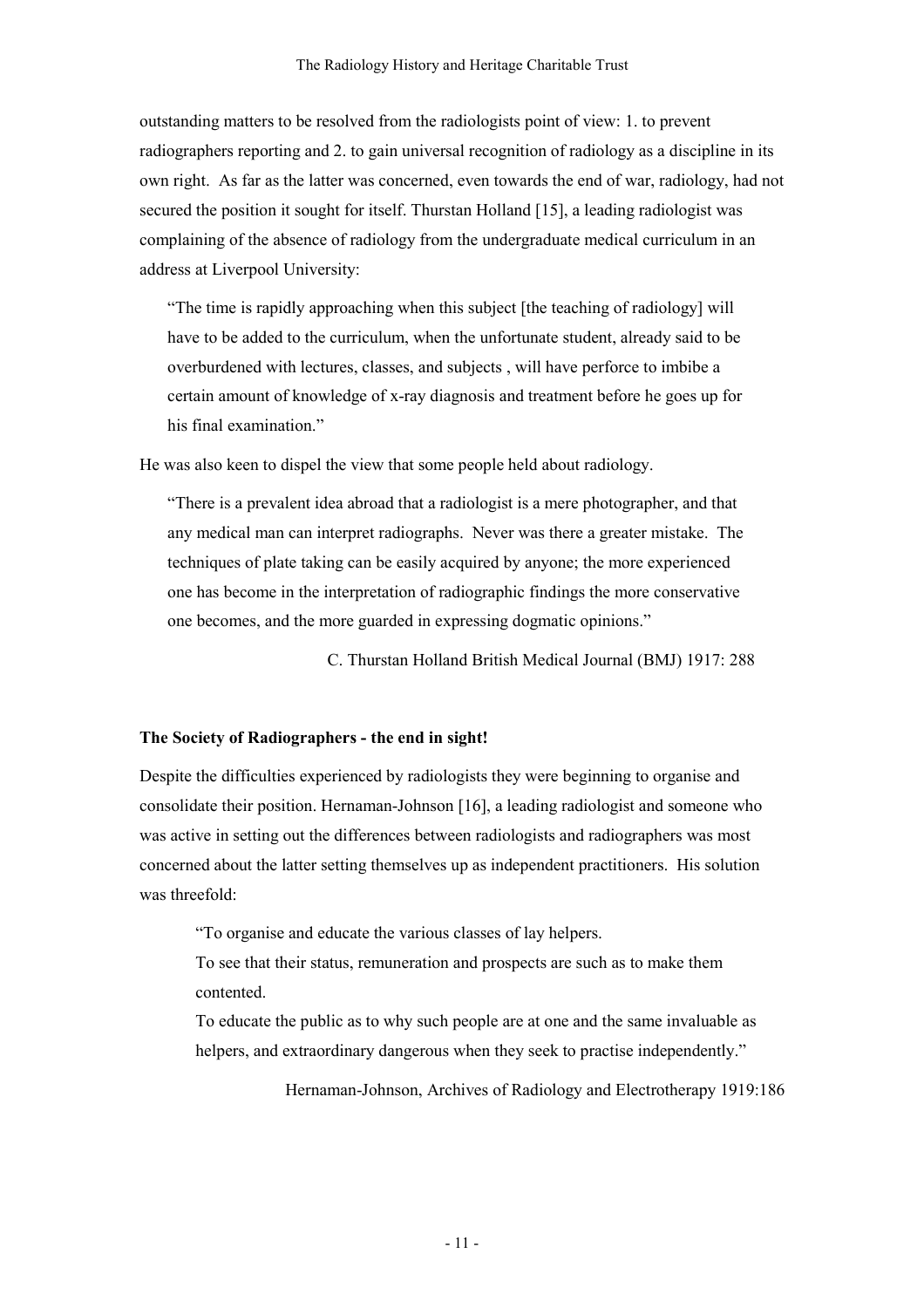There must have been the assumption that radiologists had the right to organise other occupational groups but there was also a resignation that the plot had gone astray as Hernaman-Johnson also revealed in his paper:

"We should welcome lay assistance, and seek to organise and guide it. It is too late in the day to make a mystery of taking plates but the interpretation is ours for ever."

#### Hernaman-Johnson Archives of Radiology and Electrotherapy 1919: 187

Hernaman-Johnson could be described as the archetypal trade unionist or craft guild member whose destiny depended upon maintaining the 'mystery' of the trade and its protection by excluding all outsiders. Whether there is support for this view or not the control that Hernaman-Johnson sought was to come about within the next decade.

Hernaman-Johnson was the Secretary of the British Association of Radiology and Physiotherapy and it was that association that approached the Institute of Electrical Engineers on the subject of controlling the work of lay-radiographers. The result was the establishment of the Society of Radiographers in 1920. The make up of the first Council of the Society of Radiographers was reported in the Archives of Radiology and Electrotherapy [16] comprised 5 medical representatives from the British Association of Radiology and Physiotherapy, 6 electrical engineers and 6 radiographers from the London area.

One of the first tasks that the new Society set itself was draw up Articles of Association and apply to the Board of Trade for incorporation. The proposed articles were sent to the Board of Trade who in turn consulted other bodies including the General Medical Council (GMC). The GMC had no jurisdiction over radiographers but was concerned that medical practitioners, whom it did regulate, would receive reports and diagnoses from non-medically qualified personnel. The main concern was Article 23 and their advice was that it should be changed if incorporation was to be granted [4]. The Article, drawn up by Hernaman-Johnson stated that patients could only be accepted by non-medical members for radiographic, radioscopic or therapeutic work under the direction of a medical practitioner. The GMC's insistence was to insert two words, 'and supervision' so that radiographic work was not only under the direction of medical practitioners but under their supervision as well. The GMC also requested that they be notified of any future changes to the Articles.

The terms radiologist and radiographer continued to be used interchangeably but The Society of Radiographers certainly through its medical members considered it had the 'legitimacy' to promote the difference between the medical and non medical radiographer. The Society's actions were reported in the Archives of Radiology and Electrotherapy [17].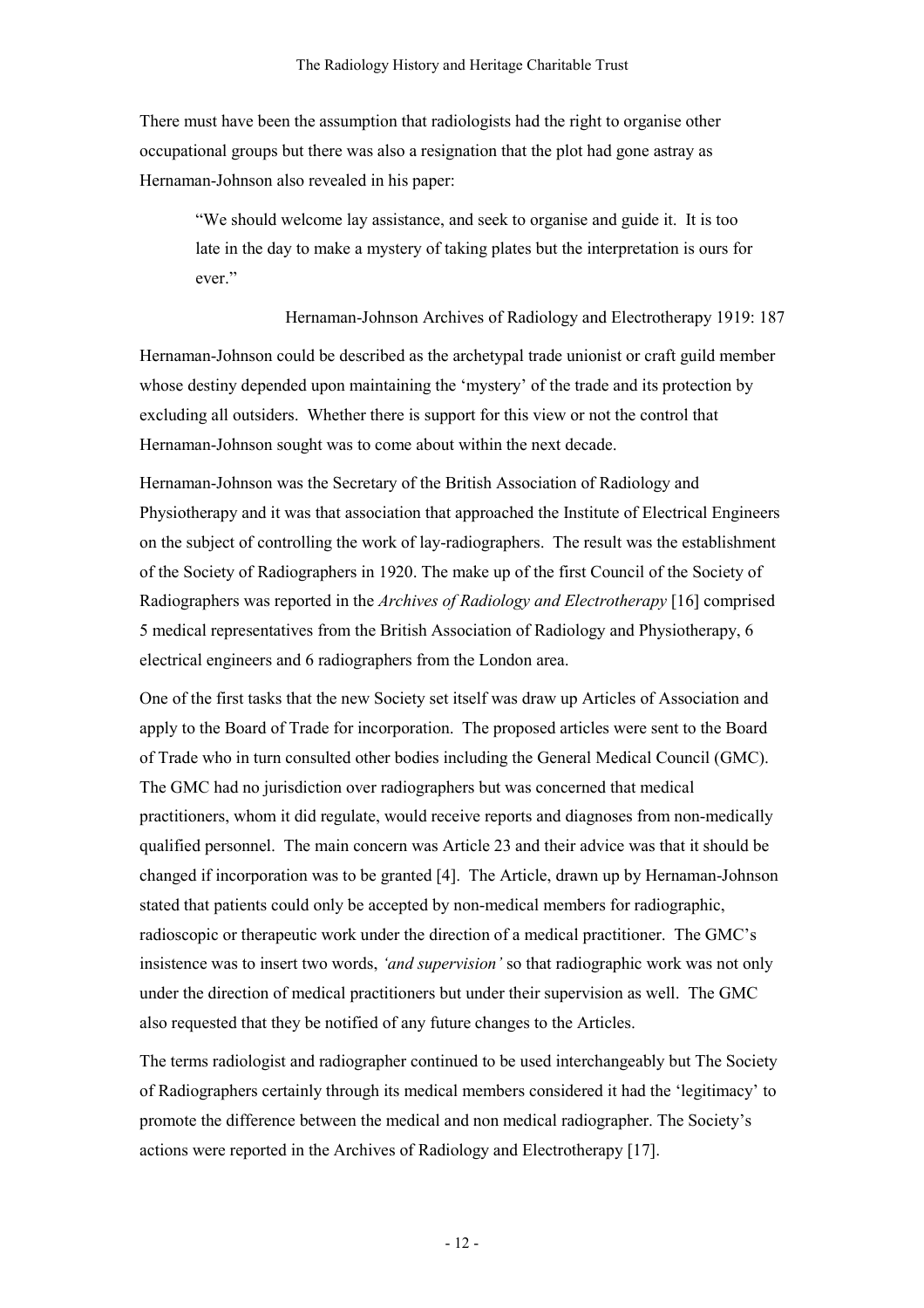Formerly it was usual to refer to those medical practitioners who undertook X-ray work and allied work as "Radiographers" and to their non-medical assistants as "Lay Radiographers." Both terms are unfortunate, the former as giving a totally inadequate view of the knowledge required by a medical man who undertakes this class of work, while the second gives the impression of being invidious in its conception and dyslogistic in its application. It is now agreed by all concerned that the medical officers should be known as Radiologists and the qualified non-medical workers as radiographers."

Anon. Archives of Radiology and Electrotherapy 1921

In 1923, the incoming President of the Society, Dr. Stanley Melville, was determined to consolidate the medical position. Society minutes refer to Melville's presidential address [18].

"Dr. Melville asked the members, one and all to do their utmost to strengthen the Society, the interest of which, he had so, much at heart. He laid great stress on the importance that the radiographer should not in any way undertake the duties of a radiologist and so being discredited in the Society."

#### Society of Radiographers (SoR) 1923

In the same year as Melville's address, the activities of Mr E. J. Barber, MSR of Finsbury Park, London came to the attention of the Council [19]. Exception was taken to a letter that Barber had written setting out his fees and services offered. Mr. Barber tried to appease the Society.

"Dear Mr Secretary,

I very much regret having transgressed the unwritten law in my letter of October last, I certainly do not wish to endanger the reputation of the Society in any way and as I am writing to ask you if the following advertisement, if inserted in Ask's Dental Magazine would be in order.

Radiographs for profession only are taken by EWD Barber MSR, 7 Station Road, Finsbury Park, London, NW4. Tel Hornsey 2044. Particulars after the fees etc., may be obtained on application to Mr Barber.

#### Yours faithfully

## Edw. J. Barber"

The offending letter set out Mr. Barber's fees had been circulated to medical practitioners to advertise his services.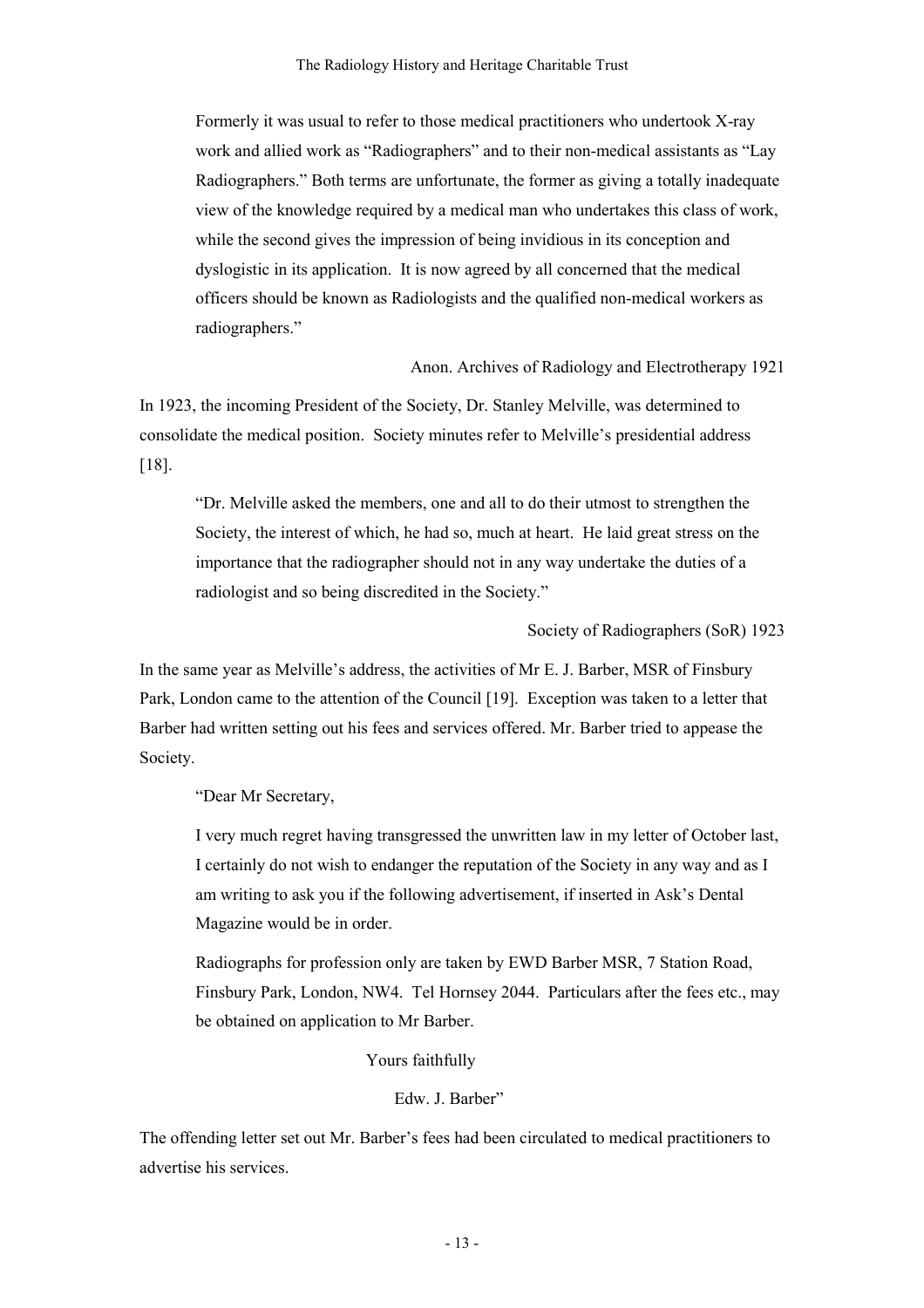"A finger, ten shillings and sixpence;

 arm, leg, and head once side only, one guinea. Leg (femur) -  $\pounds1$ . 11 shillings. Pelvis, chest, kidneys, bladder, hip joint - two guineas. Teeth one exposure - 10/6d; complete upper or lower, one guinea. Barium meal complete, four guineas."

The letter concluded with the following paragraph.

"You will notice that these fees are as low as hospital charges but I offer more facilities than a hospital, for example, I deliver films accompanied by reports next day and also patients may make appointments to suit their own convenience."

What was it that had caused the offence? On a copy of the offending letter that had come into the Society's possession someone had underlined the phrase 'accompanied by reports next day'.

Mr Barber's letter was written on the 3rd of January 1924, a week later, on the 10th, the Council of the Society considered a motion to the effect that if any member, other than a medical member, gave a report or diagnosis on any radiographic examination the member will be liable to dismissal from the Society [20]. The motion was not acceptable to the nonmedical members and it was left to a Mr Blake, to propose an amendment to the effect that no member would provide a report except to a medical practitioner concerned with the case. The amendment was a concession in that information would no longer be given to patients but there was no intention to forego sending the findings of an examination to medical practitioners. On the other hand Blake's amendment was unacceptable to the medical members who considered that only a medical qualification gave competence to report.

The amendment was not carried and the meeting was adjourned. However, the medical position was strengthened when a resolution was made by the Council in April [21]:

"The membership of the Society of Radiographers does not imply that the member is in possession of the necessary medical knowledge or training for the giving of diagnostic reports and that the responsibility for the diagnosis must rest with the medical man in charge of the case."

SoR 1924

Following the stalemate on Blake's amendment the President received a letter from seven members of the Society who asked that a general meeting be called to put forward a motion that would forbid non-medically qualified members accepting patients for radiographic and radioscopic work except under the direction or supervision of a qualified medical practitioner.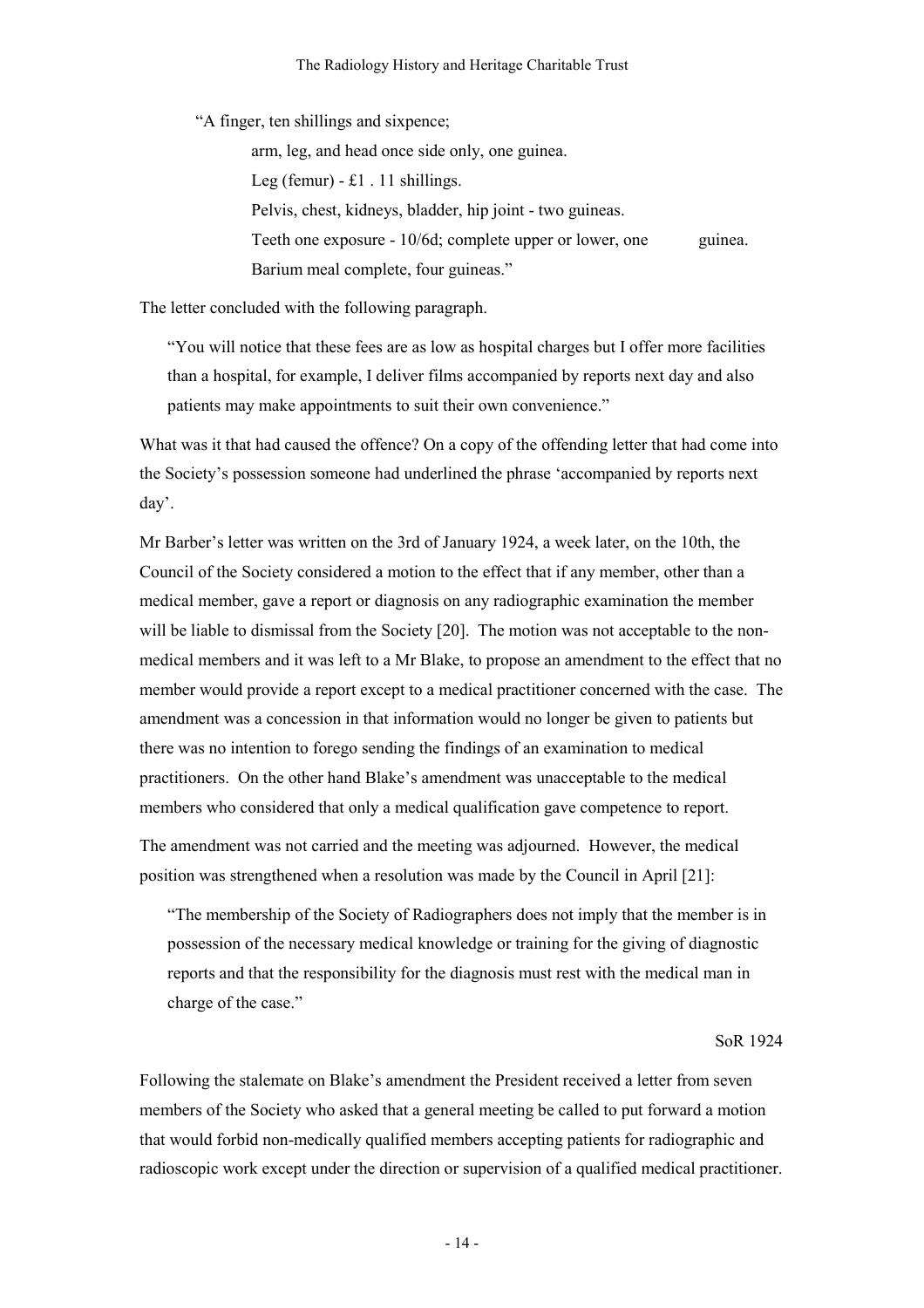Neither should any non-medical member make a report or diagnosis on any radiograph or screen examination. To do so would be deemed improper conduct and anyone found guilty of the charge would be dismissed from the Society.

The general meeting was called for May but it became clear that insufficient members would support the motion and one member thought that if a resolution was carried many members would resign. Mr AA Campbell Swinton, one of the founder members of the Society, proposed an amendment that seemed to offer a solution to the radiologists' problem. He proposed that it would not be a breach of the Society's Articles for a member to report provided that prior to the date of incorporation of the Society in 1920 the member was giving reports or diagnoses at the request of a qualified medical practitioner [22]. In support of the amendment there was a strong argument put forward that radiographers worked without radiologists and in many parts of the country where a radiologist only visited infrequently patients would be put at risk. One member who spoke at the meeting said he had 27 years experience of reporting but a radiologist member held the view it was never intended for radiographers to report otherwise provision would have been made in the syllabus in which there was none. However, by now, the pressure on the radiographers was beginning to tell. One of the radiographer members of council, Mr Blackall said that after much thought and reflection, the welfare of the Society as a whole must be considered before individuals and it was an unwritten law recognised by the members of the Society not to give reports. This must have been the same unwritten law mentioned by Mr Barber in his response to the Society when his practice was challenged. However, not all present were prepared capitulate and the existence of the 'unwritten law' was disputed by Mr Blake, who informed Council that when he sought membership of the Society he had submitted letters from doctors vouching his ability to report. Blake's view was that they were accepted by the Society and there was an expectation that radiographers would supply reports to those members of the medical profession who requested x-ray examinations. Nothing would shake the radiologists belief that reports by non-medical practitioners was bringing the Society into disrepute although there is no record within the Society minutes of any evidence brought forward to substantiate this position. The situation was further complicated by the Society's dependency on the British Institute of Radiology for financial support. The Institute, dominated by radiologists, did not support reporting by radiographers and as it nominated radiologists to the Society's Council it held a more than privileged position. It would have been surprising therefore if the Institute had adopted a stance other than trying to protect the medical position. Its view, made clear by one of its medical members, was that, "laymen had no right to report". Notwithstanding the bitter opposition by the electrical engineers Mr Blackall intimated that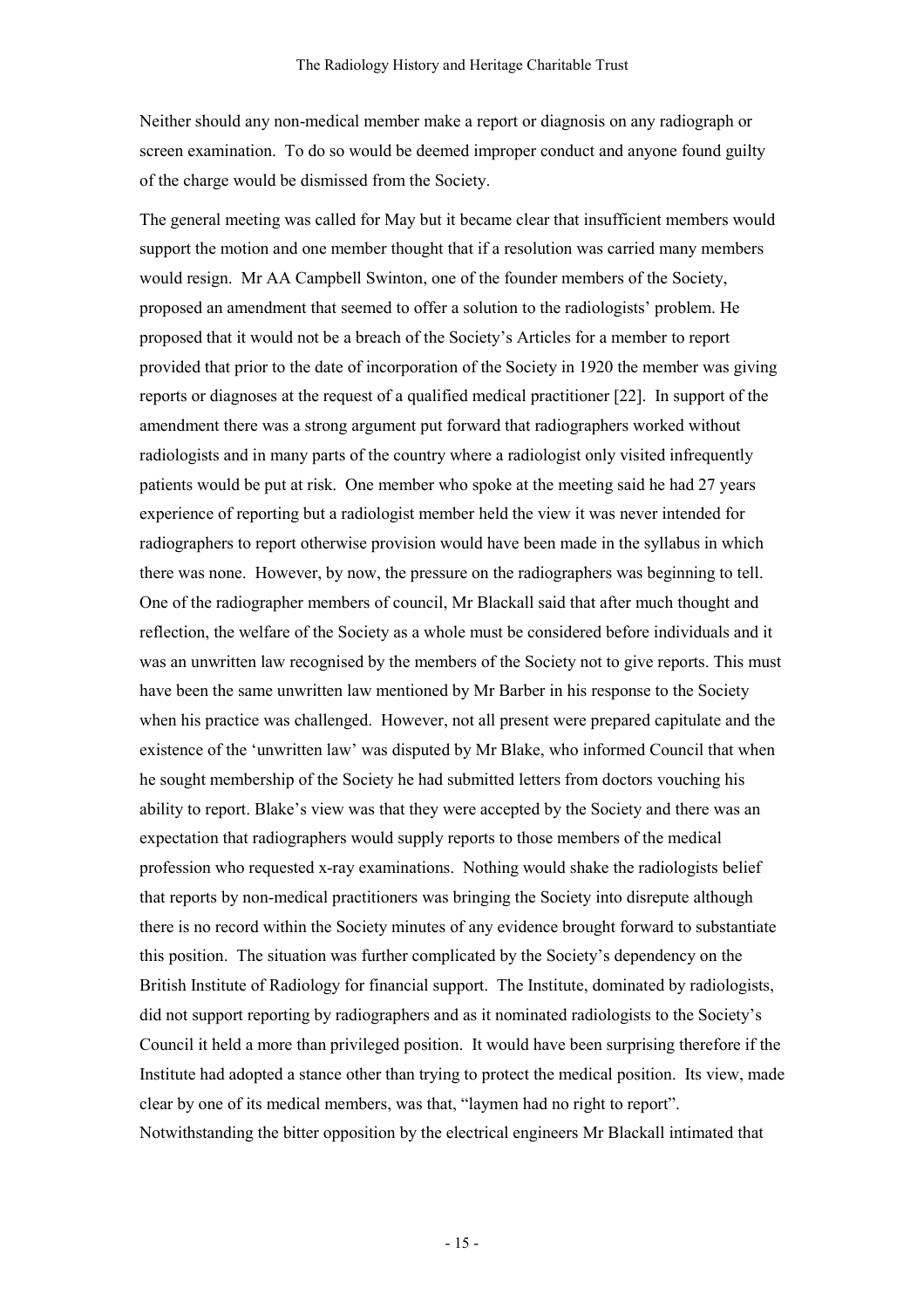the Society as a whole had to think carefully about its long term position. Campbell Swinton's amendment was lost.

The next meeting was in June and a position was reached that all could agree. The resolution stated [23]:

"That no member (i.e. who is without the qualifications entitling him to practise in Great Britain and Ireland as a physician or surgeon) shall accept patients for radiographic, radioscopic, or therapeutic work except under the direction and supervision of a qualified medical practitioner, neither shall such member make any report or diagnosis on any radiograph or screen examination, and any breach of this regulation shall be deemed conduct unfitting the member guilty thereof to remain a member of the Society, provided that it shall be considered as acting contrary to the spirit of this rule for a member under special circumstances at the request of a medical practitioner in charge of the case and in the absence of a radiologist to describe to such medical practitioner the appearances seen in an x-ray examination to such an extent as may be necessary to assist in making a diagnosis."

SoR 1924

There was a caveat to the resolution that stated:

"this rule shall not apply to such existing members of the Society as have been employed in X-ray work for not less than 15 years, except so far as is covered by the rule as to working only under the direction and supervision of a qualified medical practitioner , the names of such members to be embodied in a schedule and entered on the minutes of the Society."

#### SoR 1924

It was agreed to forward the resolution to the Board of Trade for inclusion in the Articles of Association. The Board again consulted the GMC for advice. The GMC objected even to radiographers of 15 years proven experience from giving reports. In due course a general meeting of the Society was called for 15 September 1925 [25]. The situation was deadlocked and Dr Melville, the President, informed the members present that they would have to decide the future of the Society and if the wishes of the GMC were not met then the medical members would resign. He also drew attention to the erroneous statement in a circular letter which had been issued by one of the members that the medical representatives had applied to the GMC for assistance. The President invited members to address the meeting and Mr Blake, a long time advocate of radiographer reporting, questioned the legality of the meeting and he wished to know on whose authority the meeting had been called. Blake, could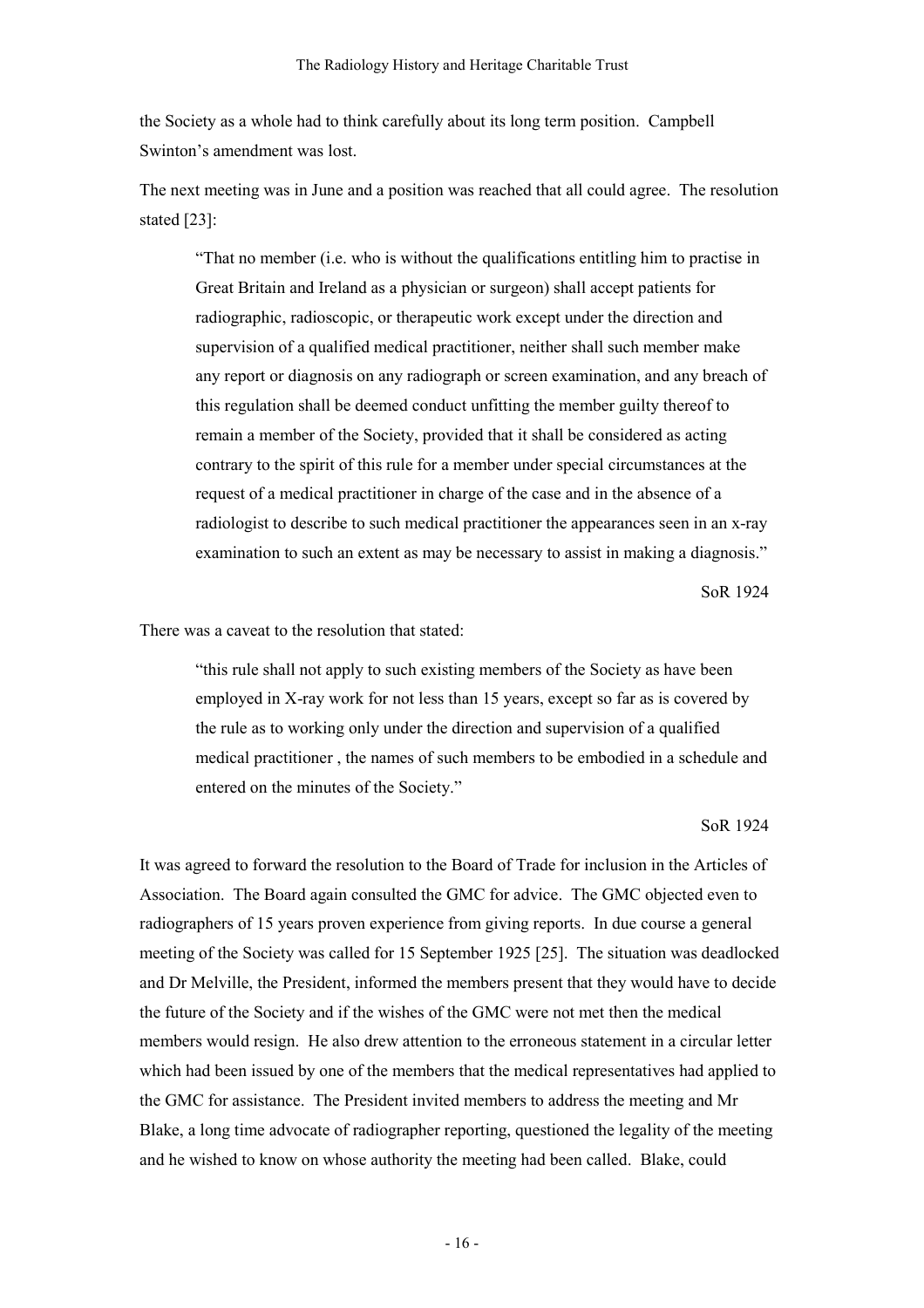probably, see the end of his battle to preserve reporting and he suggested a that a suitable name for the Society should be that of a Society of Radiologist's Assistants. Mr. Ede, a council member spoke as a radiographer of 20 years standing, his comments are also recorded in the minutes and he stated that with the advances in radiology it was inevitable that radiographers must suffer.

The electrical engineers were diametrically opposed to submitting themselves to the GMC's wishes and were discussing the situation with the GMC via the Institute of Electrical Engineers but to no avail. The radiographers were put in an impossible situation, the pressure from the Board of Trade, the GMC and within from the Society's own medical members proved to be too great and the radiographers acquiesced. The electrical engineers, who had joined with the radiologists to form the Society, had fought against the restrictions from the start were not going to capitulate to medical pressure and withdrew from the Society. AA Campbell Swinton who had produced the first radiograph in Great Britain back in 1896 was therefore excluded from the Society he had helped to establish. With the resignation of the electrical engineers the field was clear for the articles of the Society to be amended to prohibit any non-medical member issuing reports. The dispute settled within the Society was one matter but whether or on not medical practitioners would cease to use radiographer's reports was another. Whether it was coincidental with the changes in the Society or not is unclear but an article entitled 'Radiology and Radiography' appeared in the BMJ [25] in November 1925. The intention of the article was to alert medical practitioners the risks of not using radiologists:

"Medical practitioners are prohibited from associating with unqualified persons who may assume medical functions, but the General Medical Council has no other power of restraining the unauthorised activities of lay-diagnosticians and healers. It is therefore incumbent on medical practitioners, in the interests of their patients as well as for their own professional security, to see that the line between radiographers and radiologists is honourably observed".

BMJ 1925:855

## The Aftermath

The Society of Radiographers was instrumental in establishing the boundary between radiology and radiography and took its responsibility in restricting extremely seriously. This was evident from a special meeting of Council held in June 1932 [26]. A resolution passed by Council stated:

 That this Council has very carefully considered the facts of Mr. C. J. Dresser's case and is prepared to allow him to remain on the register of the Society

- 17 -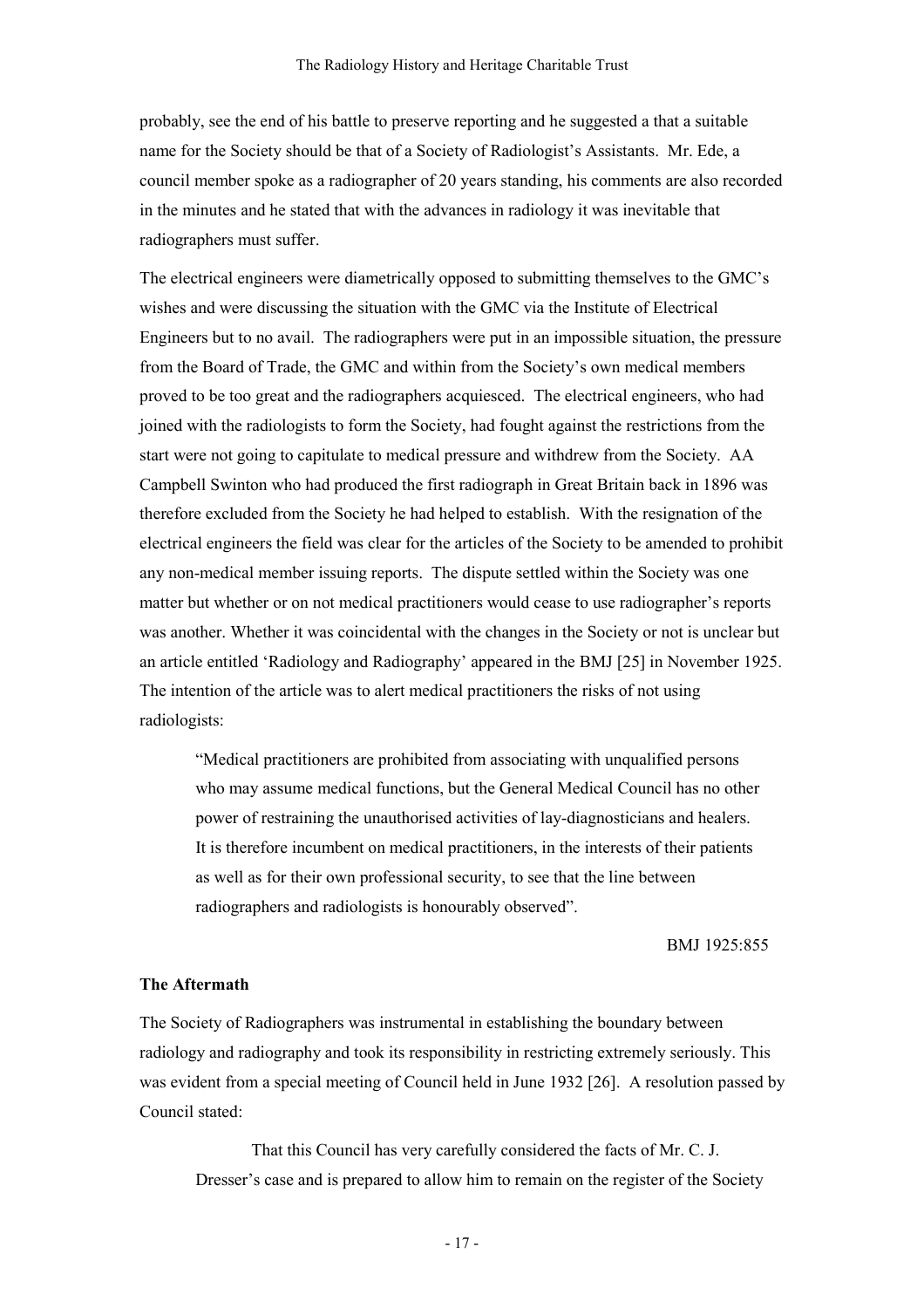on condition that he desists immediately in the following practices about which complaints have constantly been received in the past.

> The Society of Radiographers does not approve of advertising, but if done at all

- (a) only lists of fees with no vulgar comments may be issued, and these only to be issued to the Medical Profession.
- (b) that the "Hire of X-ray apparatus" leaflet be withdrawn. This is a particularly offensive and obnoxious document.
- (c) that the words "Screen and Report" must not be merely cancelled in ink, but new forms issued so that no such words can be seen through the deleting agent.
- (d) that no list of diseases treated be published.
- (e) that nothing be said or done that is likely to lower the general tone of radiography, or the status of the Society of Radiographers.

In the event of Mr. C. J. Dresser not complying immediately and permanently with the above, the council considers that there can be no alternative but to remove his name at once from the register. The period of probation cannot exceed six months from the date of this resolution.

SoR 1932

The resolution was copied to the Medical Committee of the British Institute of Radiology, The British Medical Association, Newcastle upon Tyne, and three named doctors. There was no apparent evidence that it was copied to any radiographers leaving the conclusion that the Society's priority was to do all, it could to please its medical masters.

Opportunities were not lost in consolidating the divide. In November 1930, Dr J Duncan White, later to become the first Melville Lecturer and President of the Society of Radiographers in 1943, delivered a paper [27] 'Training in Radiography.' He commented upon the comprehensive nature of the syllabus and could find no fault with it except for minor details. But he did go on to find 'fault' with training in some centres, which gave the impression that he did not see them as at all minor. He was critical of one centre teaching pathology which he thought was entirely unnecessary which he expressed as a:

"smattering of knowledge may lead to an expression of opinion as to possible variations from the normal."

The 1930s brought about the Board of Registration of Medical Auxiliaries (BRMA). It was founded in 1936 by the British Medical Association (BMA) in conjunction with the Society of Apothecaries of London, the Society of Radiographers and the Chartered Society of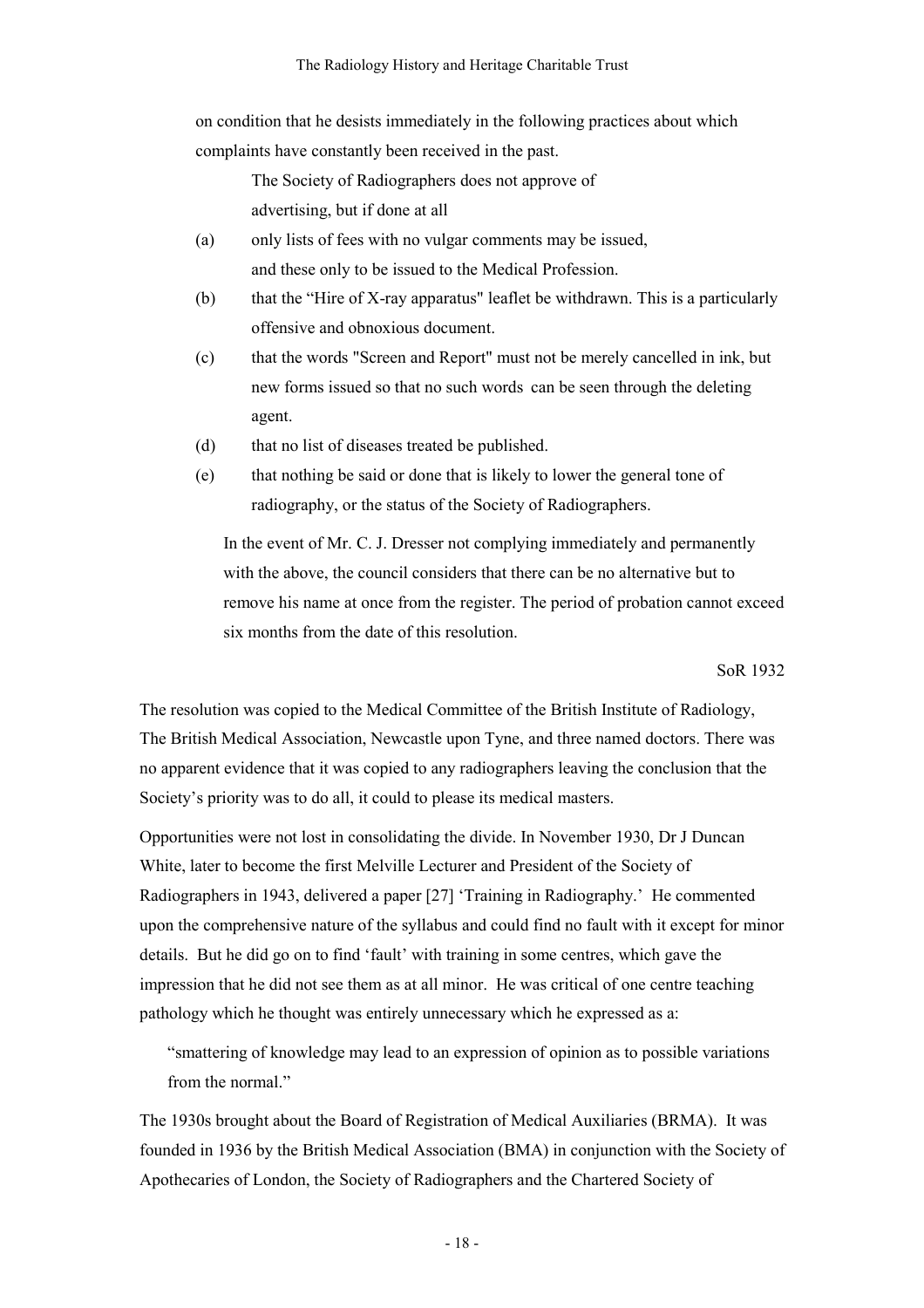Physiotherapists. The BMA had taken a strong interest in 'medical auxiliaries' in 1928. The reason for their interest was stated by the BMA chairman who put it to members that they had to decide on the kind of register they were prepared to accept and what they were not prepared to tolerate unless imposed by Parliament. According to Larkin [14] radiologists were growing in strength and brought pressure to bear on the BMA so that it passed a resolution to the effect that only radiologists or properly qualified general practitioners should interpret xray films. The resolution served to exert further strong pressure on doctors to stop the practice of reporting by radiographers for fear of falling foul of the BMA. Medical control over radiography was now complete

In 1942, Dr (Major) J Duncan White was invited to became the President of the Society. Major White's views on training were set out in his Presidential Address delivered before the Society on January 9th 1943 [28]. In his Melville Lecture he had been critical of a centre teaching pathology which he thought was entirely unnecessary but in 1942, his view had changed. The chosen topic of his lecture was teamwork.

"It is so obvious that, since radio-diagnosis, depends upon the radiograph, there must be real team-work between those who make the shadow picture and those who interpret it."

He emphasised the difference between radiologists and radiographers and recommended to radiographers the adage 'never try to appear what you are not".

#### **CONCLUSION**

In the space of the 16 years from 1909 to 1925 there were significant developments. In 1909, the view of the radiologist [7] who claimed that the person taking a radiograph and knowing the relative position of tube, patient and plate at the time of the exposure was the only one who could interpret it correctly did not survive until 1925. That view had lost its currency. The mystery was no longer that of 'making the plate' but of the interpretation of the 'plate.'

The division of labour and the occupational boundaries in x-ray work been settled around the question of 'who reports?' The cost was high with the electrical engineers, including Mr. AAC Swinton the first person to produce a radiograph in Britain, resigning from the Society of Radiographers. Perhaps the views of Furby [29] best summarise the position that evolved out of the early years:

"The primary function of the radiographer is to be of utmost service to the radiologist.'

"The function of the radiologist is the interpretation of the radiograph."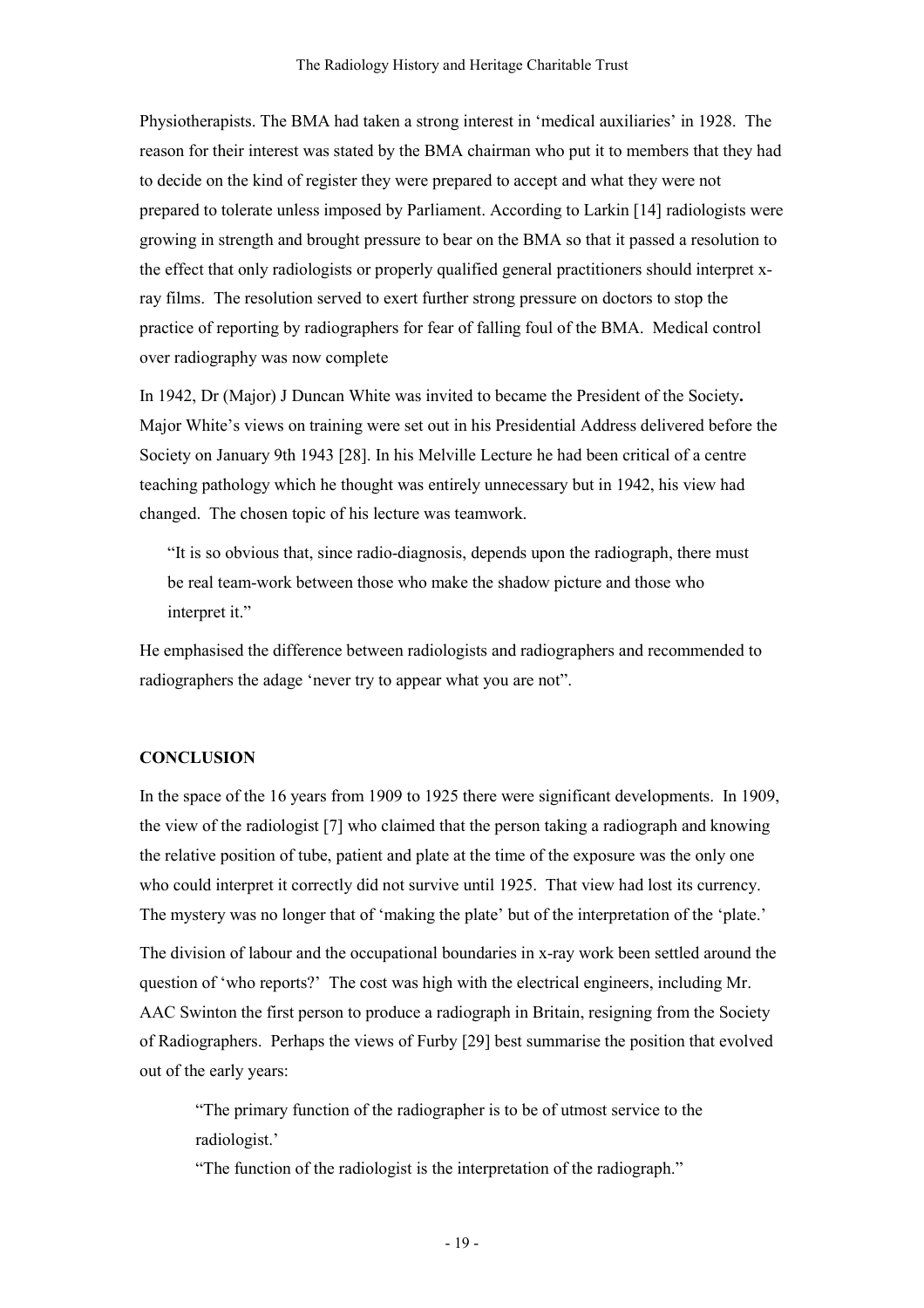#### C.W. Furby Radiography 1944: 10:10:9-10.

This view was not challenged until a Swinburne, a radiologist, uttered the unthinkable in 1972 [30]. Swinburne recognised the potential for radiographers and others to comment on images as a means of alleviating radiological work-loads and in the face of a chronic shortage of radiologists. A far cry from the 1920s but it set in motion a process of debate that would eventually lead to a return to plain film reporting by radiographers in the 1990s. The situation today is a reversal of the 1920s. There is no longer a debate about who should report but one of the standard and timeliness of reports. What would be wrong in aspiring to a standard of service offered by Mr. EJ Barber of Finnsbury Park in 1923?

#### References

- 1. Burrows EH. Pioneers and Early Years. A History of British Radiology. Alderney Channel Islands: Colophon Limited, 1986.
- 2. Swinton AAC. The New Photography. The Lancet (14 March) 1896:738.
- 3. Coombs WHJ. Interview in Yesterday's Witness X rays: The Early Days. First shown July 1975. (Video) London:BBC
- 4. Larkin GV. Medical dominance and control: radiographers in the division of labour. Sociological Review 1978:26: 843-858
- 5. Anon. Letters, notes and answers to correspondents. BMJ (4 April) 1903: 831.
- 6. Anon. Special Correspondence. BMJ (10 June) 1905:1296.
- 7. 'Radiologist.' Correspondence Radiographers and Treatment. BMJ (12 Aug) 1909:498.
- 8. Arthur D. Muir J. A Manual of Practical X-ray Work. London: Heinemann, 1909
- 9. Anon. Reviews Radiography and Diagnosis. BMJ (6 Feb) 1909:339
- 10. 'X rays' Correspondence Radiographers and Treatment. BMJ (12 Aug) 1909:498
- 11. Kempster C. Lay radiographers and electro-therapeutics BMJ (8 Dec) 1917:778
- 12. British Medical Association. Lay radiographers. Supplement to BMJ (10 Nov) 1917:707
- 13. J.H.E. Lay radiographers and electro-therapeutics. BMJ (24 Nov) 1917:706
- 14. Larkin GV. Occupational Monopoly and Modern Medicine. London: Tavistock Press Ltd, 1983
- 15. Holland CT. Radiology in clinical medicine and surgery. BMJ (3 Mar) 1917:285-288
- 16. Hernaman-Johnson F. The place of the radiologist and his kindred in the world of medicine. Archives of Radiology and Electrotherapy 1919:24:181-187.
- 17. Anon. The Society of Radiographers. Archives of Radiology and Electrotherapy 1921:XXV: 247
- 18. Society of Radiographers, minutes:1923.